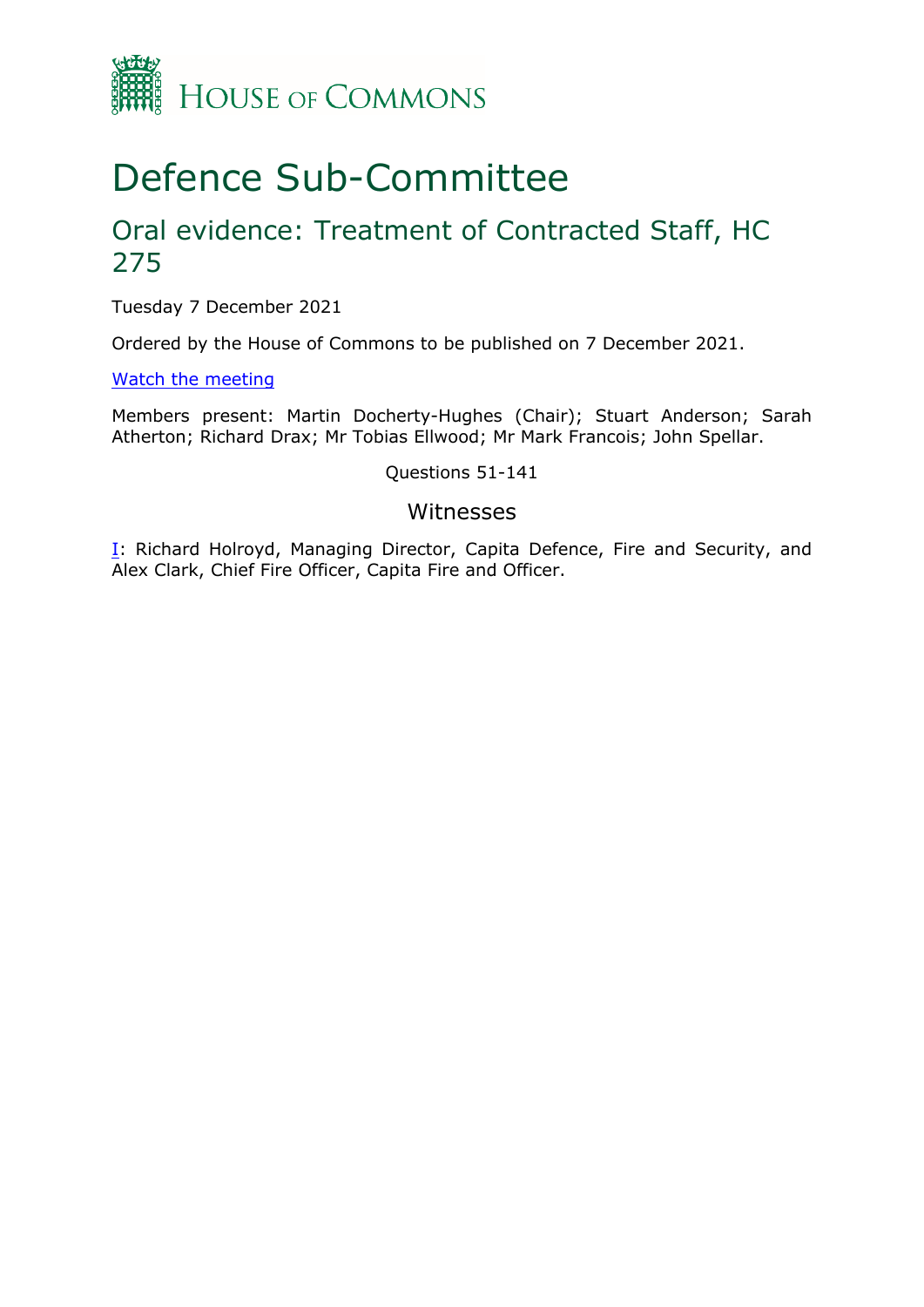

## <span id="page-1-0"></span>Examination of witnesses

Witnesses: Richard Holroyd and Alex Clark.

**Chair:** Welcome, everyone, to the Defence Sub-Committee's second session on the treatment of contracted staff for the MoD's ancillary services. I am glad to welcome Richard Holroyd, managing director of Capita Defence, Fire and Security, and Alex Clark, the chief fire office for Capita Fire and Rescue. I am very grateful to you, Alex, for taking the time to come down from Scotland to join us today. We are going to go straight into the questions—I hope you do not mind—and I am going to hand over to my colleague, Stuart Anderson.

Q51 **Stuart Anderson:** Thank you very much, Chair. Welcome. Can you set the scene by explaining what services you provide to the MoD, and what would be Capita's defence specialisms?

*Richard Holroyd:* Thank you. Just by way of introduction, I am Richard Holroyd. I have been with Capita since January, and I am the managing director for Defence, Fire and Security. I had a short spell in the energy industry before this, but for 22 years I was a soldier, so I am delighted to be back serving, if you like, through defence, back on my old stomping ground.

*Alex Clark:* Good afternoon. I am Alex Clark; I am chief fire officer of Capita Fire and Rescue, as the Chair introduced me. Prior to joining Capita, I joined the fire and rescue service as an 18-year-old—a long time ago, granted—and served a 30-year career in Scotland, finishing as deputy chief officer of the Scottish Fire and Rescue Service.

*Richard Holroyd:* The range of activity that Defence, Fire and Security supports at the moment is across three large contracts in particular: the Army recruiting contract, for which we have been incumbents for 10 years; the Royal Navy training contract, which we signed in January and started delivering services in April, and which encompasses all training for the Royal Navy and Royal Marines, from basic training to initial professional training; and the Defence, Fire and Rescue Service, where we provide firefighting capabilities across defence. Alex, I will ask you to explain a bit more about that.

*Alex Clark:* In relation to the fire and rescue provision, we provide fire and rescue services in terms of response arrangements for 25 stations, with firefighters who are directly employed with Capita Fire and Rescue. In addition, we have functional control of the delivery of fire and rescue services into nine RAF-crewed stations and four locally employed civilian stations over in Cyprus. We also provide prevention and protection advice on services into the Ministry of Defence.

*Richard Holroyd:* Our specialism in this sector across Capita in particular is really about providing the modernisation of what might be called back-office or administrative capabilities that are not core to the delivery of warfighting. In the Royal Navy contract, we are working very closely in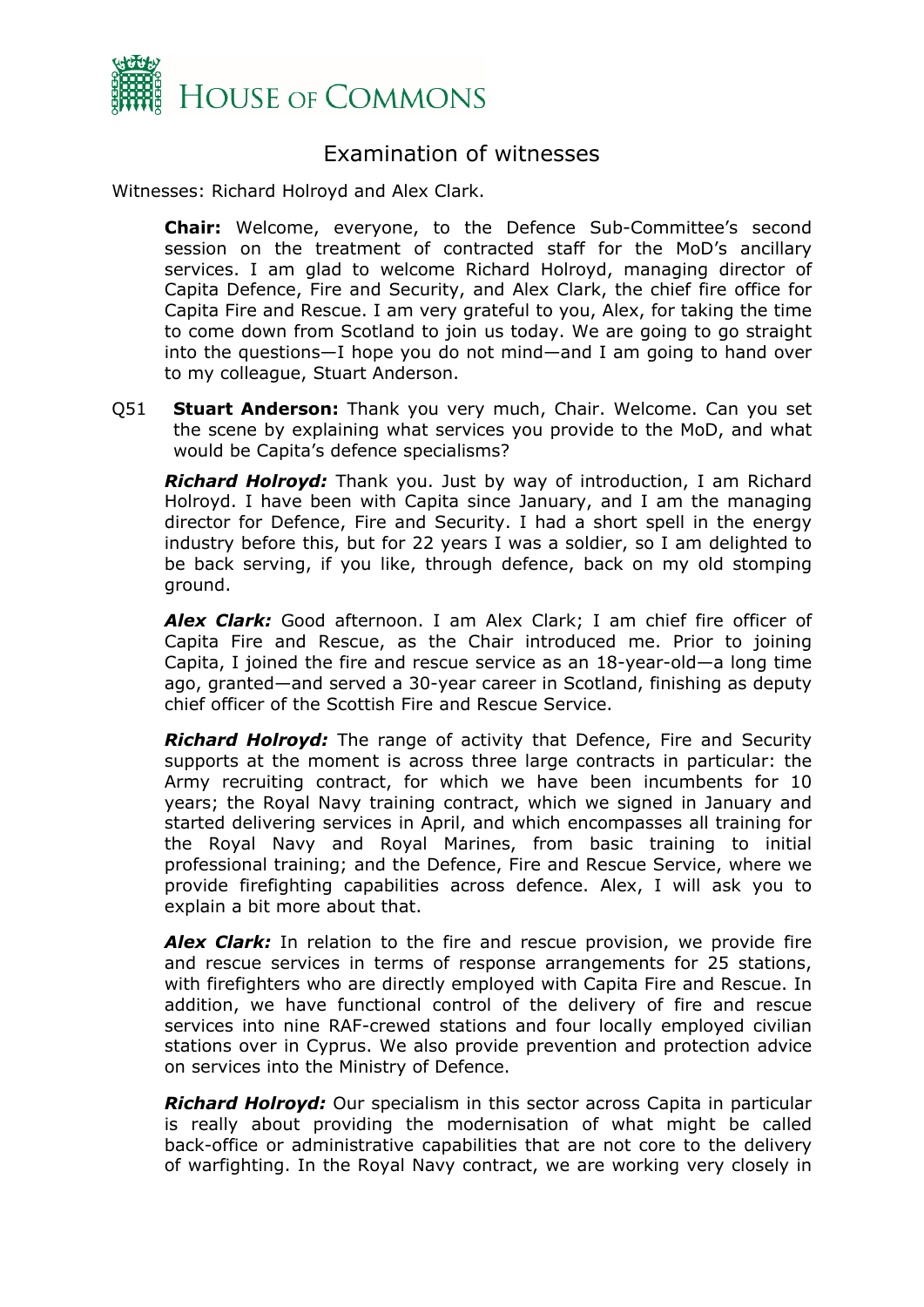

partnership with the Royal Navy to modernise training, to bring the latest artificial intelligence and digital capabilities to bear, to help the Second Sea Lord train more effectively and efficiently to get more sailors into their platforms and to the ships as fast as possible, removing what the Royal Navy refer to as "jetty bulge", where they have insufficient people serving at sea. Similarly, with the Army recruiting contract, we provide pipeline management services, recruiting services, marketing services and so on, and as Alex has explained, we provide non-core capabilities to support the warfighting capability.

Q52 **Stuart Anderson:** Thank you for the answer, and thank you, both of you, for your previous service. I want to touch on those services you have explained there, Richard. What interaction do you have with local government or devolved Administrations when providing these MoD services?

*Richard Holroyd:* Our core interaction, inevitably, is with the Ministry of Defence, and therefore we operate through that procurement system and that partnering approach. My colleagues in the division in which I serve, Capita Public Service, have a large interaction with local government. As you can imagine, we operate as a team and work collectively in order to understand what the needs of our customers are.

We do not directly interface into the local authorities in the area in which we are serving, because that would be the jurisdiction of the customer. In certain cases, that is the head of establishment who is the military person who has authority for that area. However, we of course work closely through the rest of our network to provide answers to questions or to interact as necessary.

Q53 **Stuart Anderson:** Is it fair to say that your organisation will not have that direct interaction with local or devolved Government?

*Richard Holroyd:* Not unless we are directly asked to by the customer.

Q54 **Chair:** To clarify, I take it that in this sense you have not been asked to engage with either Argyll and Bute Council, West Dunbartonshire Council or the Scottish Government?

*Richard Holroyd:* No, we have not to my knowledge.

**Alex Clark:** To clarify, on direct local authority engagement from a fire and rescue service point of view, we have engaged with the Scottish Fire and Rescue Service on the areas you discussed there, Chair. On all the other fire stations across the country, we engage with local authorities, because we rely on them to respond where we have fire and rescue services on site. Equally, we provide support to local authorities, supporting them in the delivery of their services as well.

Q55 **Chair:** It would be remiss of me not to push you again, Alex, on the two local authorities that I mentioned. You mentioned the Scottish Fire and Rescue Service and local authorities in other areas. Have you engaged with Argyll and Bute Council and West Dunbartonshire Council?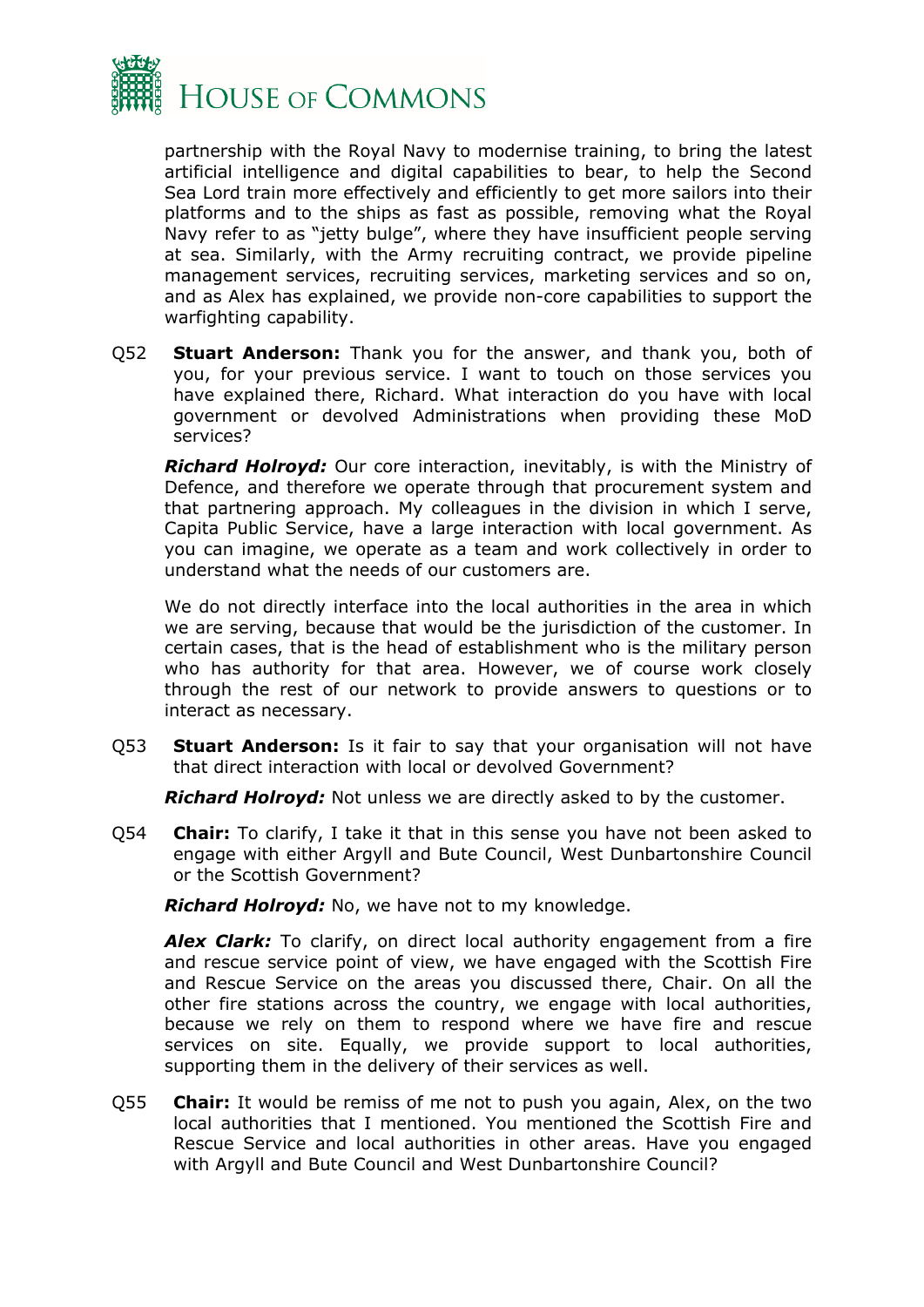

*Alex Clark:* No, not with the councils or local authority fire and rescue, but with the Scottish Fire and Rescue Service.

**Chair:** Okay, thank you. I will move to Mark Francois.

Q56 **Mr Francois:** Thank you very much, Chair. To echo my colleague's remarks, I thank both of you for your service. My questions are aimed at your company and not at you.

Mr Holroyd, the Public Accounts Committee described your performance on the Army recruitment contract as "abysmal" and said that there was "an unacceptable level of service delivery". That affects the defence of the realm. What is Capita's response?

*Richard Holroyd:* I cannot comment directly about the period on which the report was written. The new Capita management team, led by Jon Lewis, has worked very closely in partnership with the Army to ensure that we meet the service requirements. Over the last three years, we have hit the targets, and I am delighted to report that we will hit the regular officer and regular soldier recruiting targets again this year, the end of the recruiting year being 31 March 2023. The outgoing Chief of the Defence Staff described the relationship with Capita and the partnership as an exemplar of operating together to deliver an outstanding service.

Q57 **Mr Francois:** What a load of old flannel. You say that you cannot comment on the first seven years of a 10-year contract, but of course you do not want to, do you, because it was abysmal? Basically, the requirement was that you had to recruit approximately 10,000 private soldiers a year to keep the Army up to its man strength of 82,500. In essence, that was the task. Do you agree?

*Richard Holroyd:* I believe it was, yes.

Q58 **Mr Francois:** Well, it was. How many did you actually enlist in the early years of the contract? I will give you four years as examples. In 2013-14, you actually enlisted—recruited—6,184 private soldiers. In '14-15, you enlisted 7,285. In '15-16, you enlisted 7,494. And in '16-17, you enlisted 6,921. In every one of those years, you were about 3,000 short—in '13- 14, you were nearly 4,000 short—and as you will know, having served, that gap, that missing cohort, carries on through the years. Therefore, you were thousands short year after year, weren't you? Please do not say that you cannot comment because you are new, because that is an insult to the Committee's intelligence. You are here to represent the company: why did the company so badly fail to hit those targets for seven years out of a 10-year contract, and what is "exemplary" about that?

*Richard Holroyd:* As you are quoting from, I think, the National Audit Office report, the figures are therefore absolutely correct, as you report them. I can only comment on the performance of the current management team. The entire management team has changed since the period of that report. The performance of the contract is now meeting the Army's requirements; indeed, we had an extension of the contract for two years, to complete in 2024.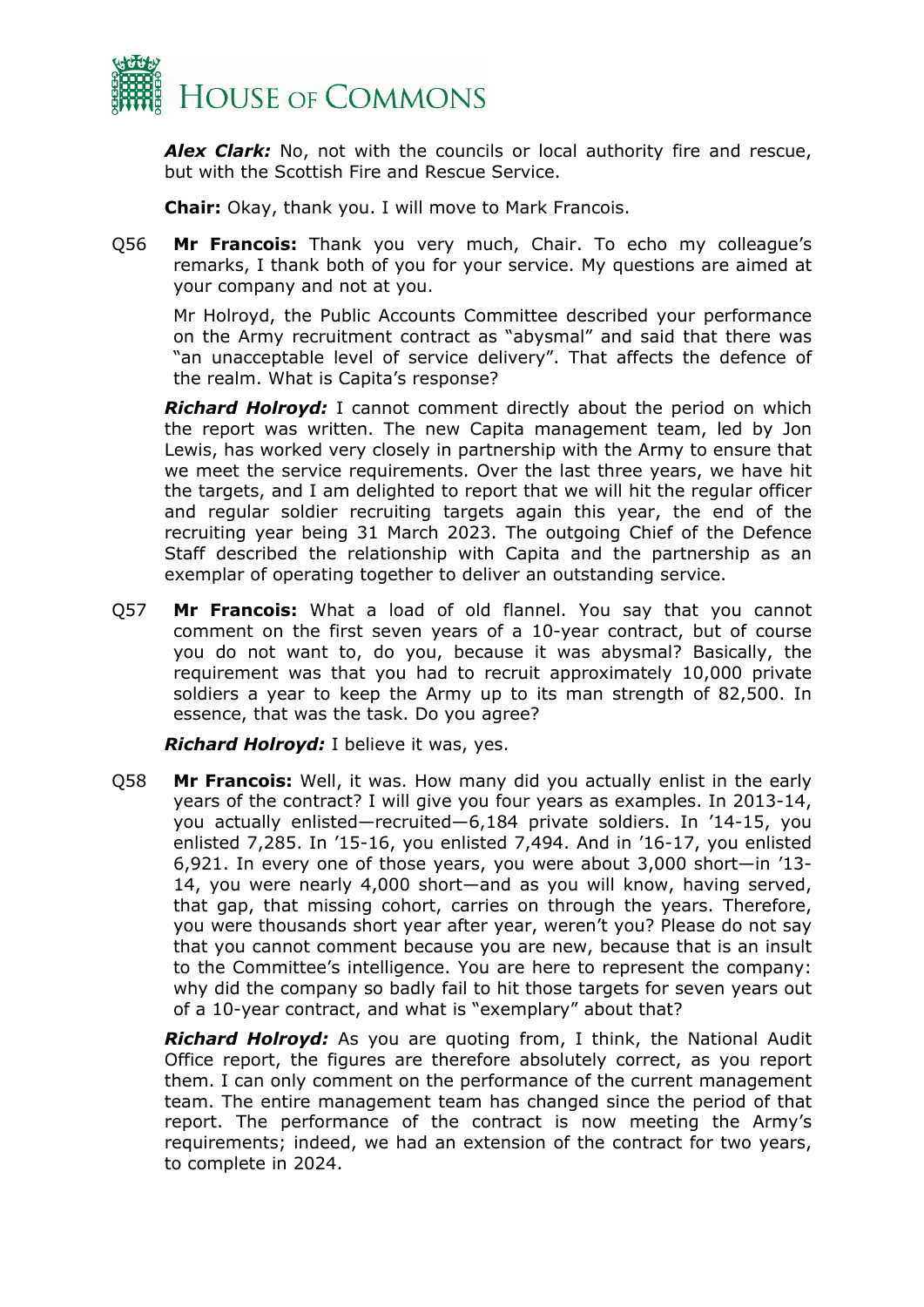

Q59 **Mr Francois:** I personally think that is an absolute mistake. To cut costs you also took a lot of experienced senior NCOs out of Army recruiting centres and replaced them with much cheaper civilians, didn't you? And that is one of the reasons you did so poorly. History shows that, when a young person who is thinking of joining the armed forces goes into a recruiting centre and sees someone who has done active service, who may be sitting there with a chestful of medals, or may not, and who tells them about military life, it is often quite attractive in terms of recruiting them. If you put in a bunch of civilians who don't know anything about that, funnily enough your performance declines, doesn't it?

*Richard Holroyd:* Again referring to current performance, we have 400 serving soldiers who are in the recruiting offices and working in partnership with us now.

Q60 **Mr Francois:** Yes, because you put them back in. Sorry—actually you didn't put them back in; General Ty Urch did.

*Richard Holroyd:* I understand that it was in partnership with Capita. It was a decision that we all agreed—

Q61 **Mr Francois:** No, it wasn't. Look, I know Ty Urch. He has now left the Army. He and I have discussed this. He turned this around. He realised that you were failing, and he said, "I'm going to do whatever I need to do to fix it," and he fixed it. It was despite you, not because of you. I remember talking to a senior NCO a few years ago. This was his quote: "Do you think Capita actually work for the Russians, sir? Because they have done more to destroy the British Army in the last few years than the Soviets ever did during the cold war." What is your response to that?

*Richard Holroyd:* I am sure that absolutely was his perspective. In my experience, our senior NCOs speak from the heart.

Q62 **Mr Francois:** So did this guy. It seems to me, given your performance, that you should be given the Order of Lenin.

*Richard Holroyd:* That may be your opinion.

Q63 **Mr Francois:** Look, the Army has gone from 82,500 book strength. The liability, as they say, was 82,500. We have struggled to maintain much above 75,000 trained. It went down to 72,500. Now 500 have been added back, to 73,000, so it is going to be almost 10,000 smaller than it was a few years ago. Everybody knows that part of the reason is that the Army could not man 82,500. I would argue that your disastrous performance seriously degraded the ability of the British Army to defend this nation.

*Richard Holroyd:* That is your opinion and I understand it.

Q64 **Mr Francois:** I'm not the only one to hold it, I can tell you.

*Richard Holroyd:* Again, over the last three years, working very closely and in partnership with General Sir Ty, we have operated in a way that delivers the target. We are on target to continue to deliver the target this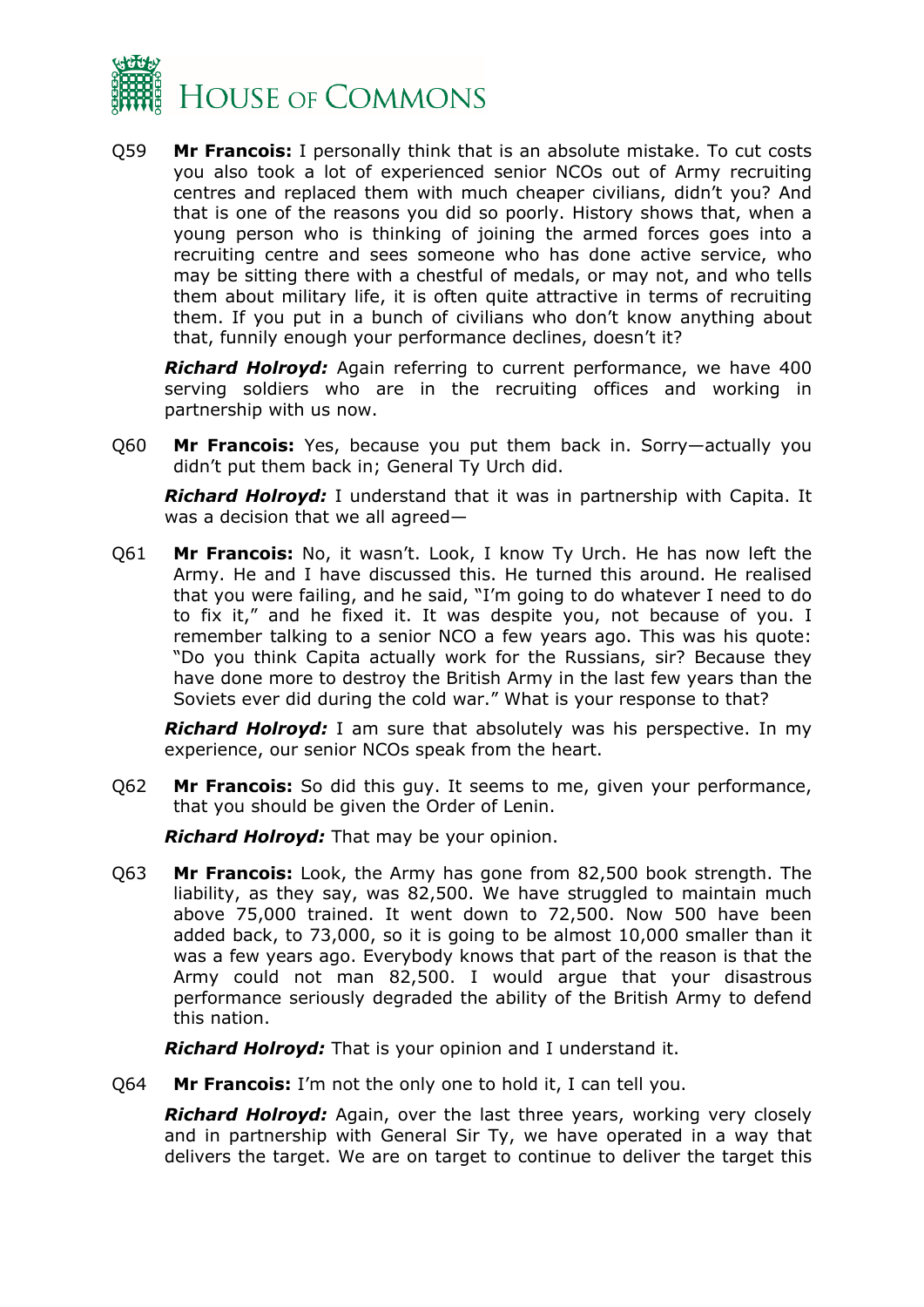

year. We are being given as we speak the target for next year, and we fully expect to deliver that target successfully too.

Q65 **Mr Francois:** Okay, I'm going to have one more go at this because, in the words of Mandy Rice-Davies, they would say that, wouldn't they? In a 10-year contract, you only hit the targets in the contract in the last three years of the contract. Meanwhile, there are tens of thousands of soldiers, effectively, who did not get recruited to the British Army. That, in manpower terms, is why it is so weak, so I think the PAC was right. You have performed as a company—not you personally, sir—abysmally. Do you feel no remorse at all for your abysmal performance?

*Richard Holroyd:* Again, I am going to have to reflect the fact that the current management team have delivered the target. They have worked very closely in partnership, and will continue to work very closely in partnership, with the Army to maintain our performance, and to deliver the outcomes that they need.

**Mr Francois:** All right, so we are never going to agree on this. We will contact the Russian embassy on your behalf about the award.

Q66 **Chair:** Before I move on to my colleague Sarah Atherton, I may push you slightly, Richard, on the questions that my colleague has just asked you. This is Capita's corporate responsibility over a period of a contract, no matter who is sitting around the table to direct it.

*Richard Holroyd:* I understand that.

Q67 **Chair:** You mentioned—the record will need to be corrected if I am wrong—an issue in terms of the original service requirements. Is Capita saying that the difficulties were not theirs? Were the MoD setting the wrong and unrealistic service requirements on Capita, which it was unable to fulfil?

*Richard Holroyd:* I do not believe that to be the case. The National Audit Office report captures the situation very accurately. The solution was working in much closer partnership. As Mr Francois indicated, working under the leadership and with the support of General Sir Ty Urch, we worked very closely to deliver the correct outcome.

In terms of what went on and the details of the operation priority, I am not avoiding the question; I was not part of that management team—

**Chair:** You just do not know the answer.

*Richard Holroyd:* I do not know the answer.

**Mr Francois:** For the record, I was quoting from a report called "Filling the Ranks", which I wrote in July 2017 for the then Prime Minister, Theresa May. I correctly sourced all those figures. Also, for the record, I recommended that you should be sacked. Thank you, Chair.

**Chair:** Thank you, gentlemen. Sarah?

Q68 **Sarah Atherton:** Good afternoon. Richard, may I further explore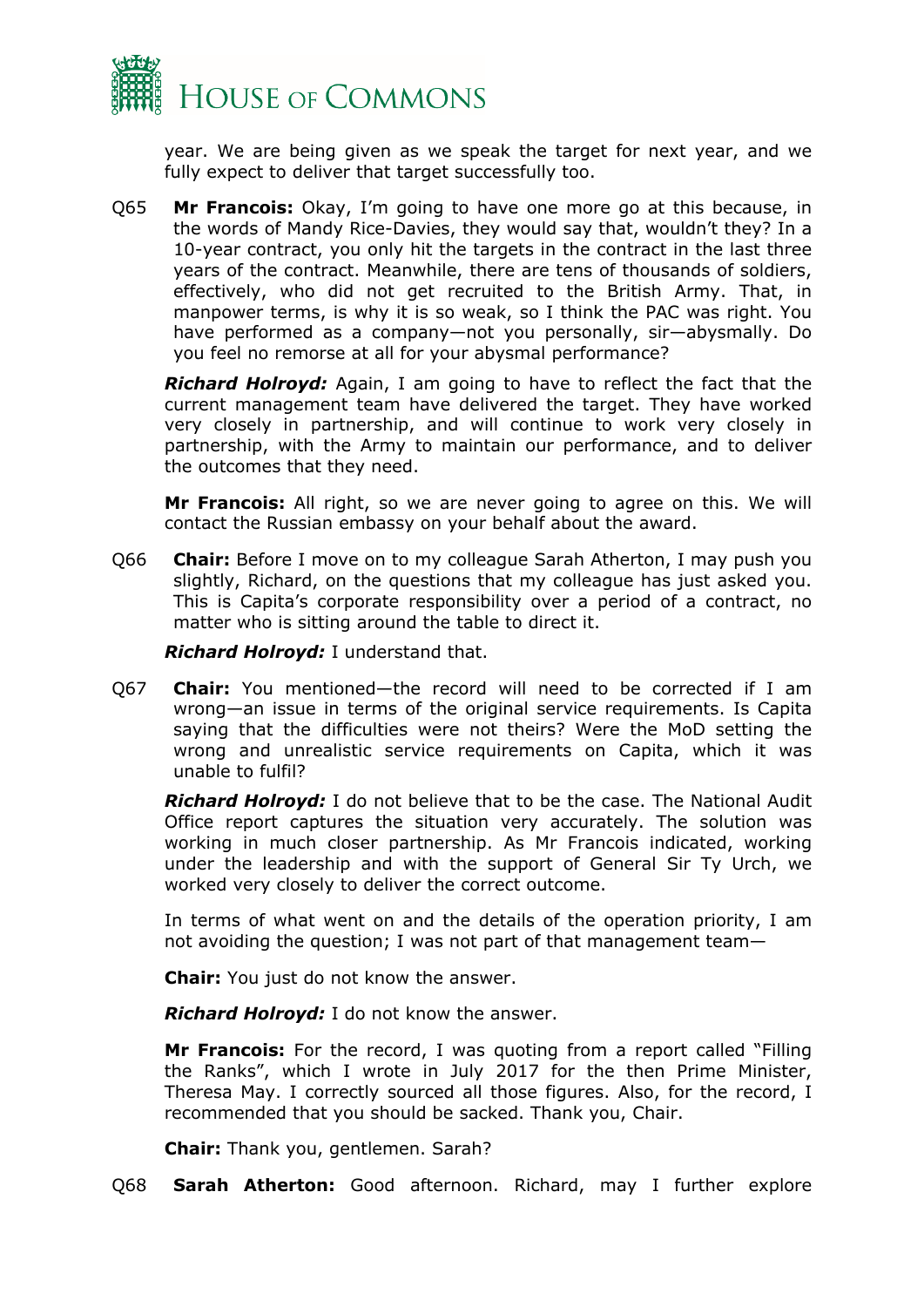

Capita's recruitment outcomes, specifically the missed targets for female recruitment? You will know that the Government have set an ambitious target for female recruitment of 30% by 2030. What conversations have you had with the MoD or Ministers about that target, and how is Capita going to meet it?

*Richard Holroyd:* I cannot comment on direct conversations with Ministers because I have not had any. I work in very close partnership with General Sir Ty's successor, Lieutenant General Ian Cave. We meet monthly, and sometimes more often, with a view to delivering not just the number of recruits required, but what we refer to as the "shape"—in other words, making up the right proportions in both British ethnic minority and ethnicity more widely, and females and specific trades and skills.

I can report that both the Army and Capita take this matter incredibly seriously. At this stage, we are on track to meet the target set for us by the Army for female recruiting. We also recognise and absolutely buy into the Army's desire to hit that 30%. Indeed, in a meeting in November, we discussed that specific target. We are working hand in glove to work out how we can effectively deliver that—it will be from improving the marketing and the explanation.

You may have seen the recent recruiting campaign, for which the strapline was "A soldier is a soldier"—it is not about gender; it is about delivering an outcome, and all soldiers are the same. That campaign has had a specific reaction and a good pick-up. I am delighted to find that, compared with my period of service, there are female armoured crews—tank crews—and females operating on the frontline in infantry battalions, which absolutely was not the case in my day. I can see lots of steps forward. There is still a journey to go on, and we are completely committed to that journey.

Q69 **Sarah Atherton:** A high proportion of females drop out during the first few weeks of training. How are you encompassing the "Be Military Fit" programme?

*Richard Holroyd:* As you know, we are sponsoring and supporting "Be Military Fit" to help people prepare to meet the fitness elements. It is a little broader than that: when moving into training, it is a change of environment, and there is an element of being away from home for the first time in a more disciplined environment, which has an effect. We are meeting next week, in partnership with the Army, to look at that specific period of the first five weeks in training to see what we can do to smooth the process so that the people we are recruiting and getting into training stay with it through the process.

There is a phenomenal amount of work going on in that space to work out how to reduce the drop-out rate and encourage people to stay. That is through a programme of mentoring and a programme of explanation prior to arrival in training. We mentor people through the recruiting process to ensure that they feel "loved". We need to make sure that continues into the first weeks of training.

Q70 **Sarah Atherton:** Within your contract with the MoD, what sanctions do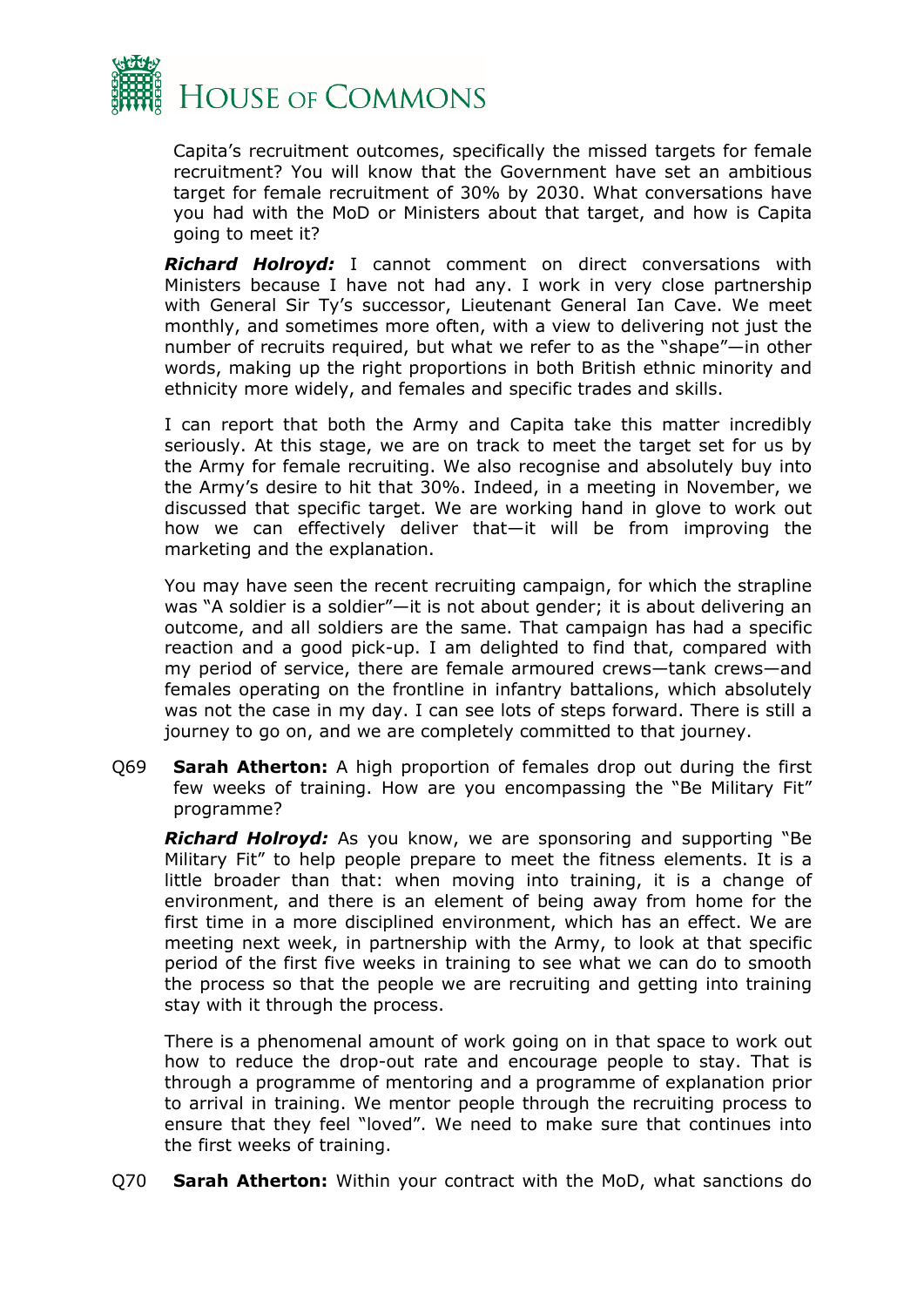

they have if you do not meet these targets, like you have not met the previous targets of 15%?

*Richard Holroyd:* We are subject to a series of service credits. Failure to meet the target leads to a financial penalty. On the period in the previous questions, we were subject to those financial penalties throughout. We continue to be subject to them. They are not just about hitting the overall number but about hitting those quotas of females, ethnic minority recruiting and the specific requirements in terms of specialisms. If we do not recruit enough petrol, oil and lubricant specialists, we will take a credit, which is a financial penalty.

Q71 **Sarah Atherton:** To date, have you been financially penalised for not meeting those targets?

*Richard Holroyd:* In this financial year?

**Sarah Atherton:** In the previous, say, five financial years.

*Richard Holroyd:* Yes. We had a service credit last year because we achieved the overall number but not the precise shape that was required in order to deliver. In the periods before the last three years, there were significant financial penalties.

Q72 **Mr Francois:** How much?

*Richard Holroyd:* I am afraid I don't have that figure to hand.

Q73 **Mr Francois:** Will you write to the Committee and tell us what penalties you were fined, in effect—in layman's English—for each year of the RPP contract, with a total?

*Richard Holroyd:* Yes, I will do that.

**Mr Francois:** Thank you.

**Sarah Atherton:** Thank you, Chair.

Q74 **Chair:** Thank you, Sarah. Forgive me, Richard, but I will just push you slightly on your response to my colleague about all being the same. If it were not for the previous Sub-Committee's report into women in the armed forces, women joining the armed forces would still be getting the wrong armour and uniforms and would have no access to sanitary products as essential kit, which is critical on the frontline. Would it have helped your recruitment of women into the armed forces if the MoD had already been supplying the appropriate armour and uniforms and had been quite clear that women would get access to sanitary products, including on the frontline? Let us be based: gender does make a difference. We are not all the same.

*Richard Holroyd:* I completely agree, and if I implied otherwise, that was not my intention. It is definitely the case that the perception of women in the armed forces, and the perception of service conditions in the armed forces, has a direct impact on the number of applications that we receive to join the armed forces. There is a direct correlation. My military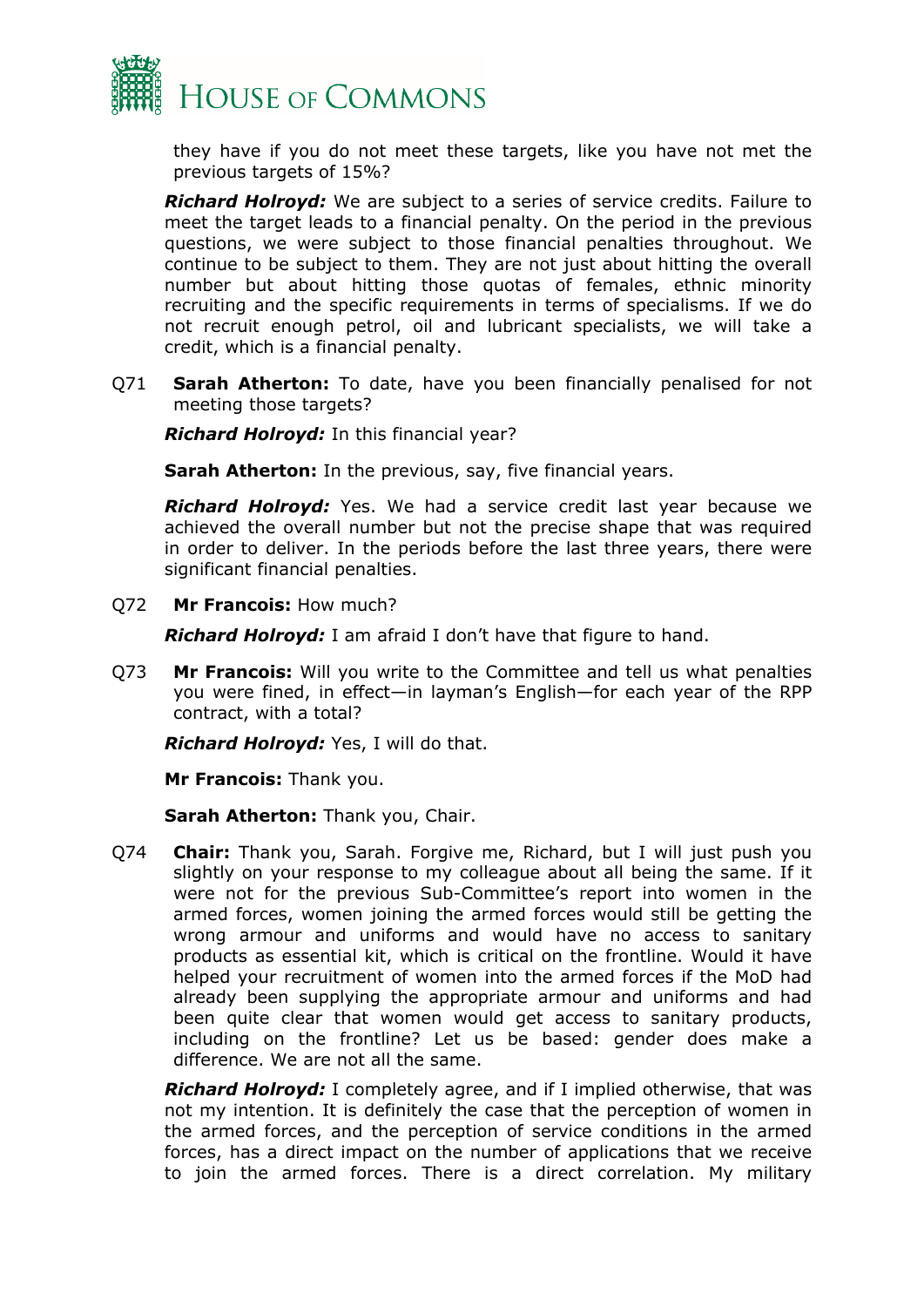

colleagues, who we work with very closely, are very well aware of that direct correlation, and we are working in conjunction, in joint working groups, to work out how we can identify those points. There are action owners from the Army and from where it applies in Capita in order to solve those problems.

**Chair:** I would say that the previous Sub-Committee's report is testament to that.

Q75 **Richard Drax:** Good afternoon, gentleman. What changes to the fire and rescue service have you made since taking it over?

*Alex Clark:* Quite a number of changes, actually. Since being awarded the contract in August 2019, the first transition we made was related to the training establishment. We took on responsibility for delivering centralised training at RAF Manston. We then migrated that centralised training up to the Fire Service College in Gloucestershire in October 2020. That is a Capita-owned establishment. It is a centre of excellence for fire and rescue training and it has been used widely by the local authority fire and rescue services in the UK and across the world.

We also took on responsibility for looking after and replacing the vehicles and equipment that they use within the service. We are replacing the fleet with 128 brand new vehicles. Of those, 116 have been delivered, with 69 already in operational use. There has been a significant improvement in a very short period of time. Bear in mind that was replacing vehicles that were upwards of 20 years old, so really needed replacing and improvement. That improvement brought in new ways of fighting fires in a safer way, such as in the aviation industry, where historically, firefighters would deploy on to the ground and be very much on the ground, firefighting. The technology within these aviation vehicles enables that fire to be fought in its initial stages from within the vehicle, from the safety of the cab using joysticks, with the technology you would expect of modern fire and rescue services. We have introduced that, and that is happening today on the defence estate.

We have also replaced the personal protective equipment of all the firefighters. They now all have two sets of brand-new PPE, making them safer. We have rolled out a lot of breathing apparatus training units, which are training rigs that enable firefighters to do their training while at work, negating the requirement for them to go to central establishments or spend more time in the workplace, allowing them to stay at home and not have to travel as much, while maintaining their competence. We now have upwards of 20 of those units distributed across the country to enable that to happen.

In the fire risk assessment world, we had to address a backlog of fire risk assessments that existed. We did that in the first year and we are continuing the delivery of fire risk assessments across the defence estate. Sorry for that being quite a long answer, but quite a lot has happened in the short period of time that we have been delivering the services in the Ministry of Defence.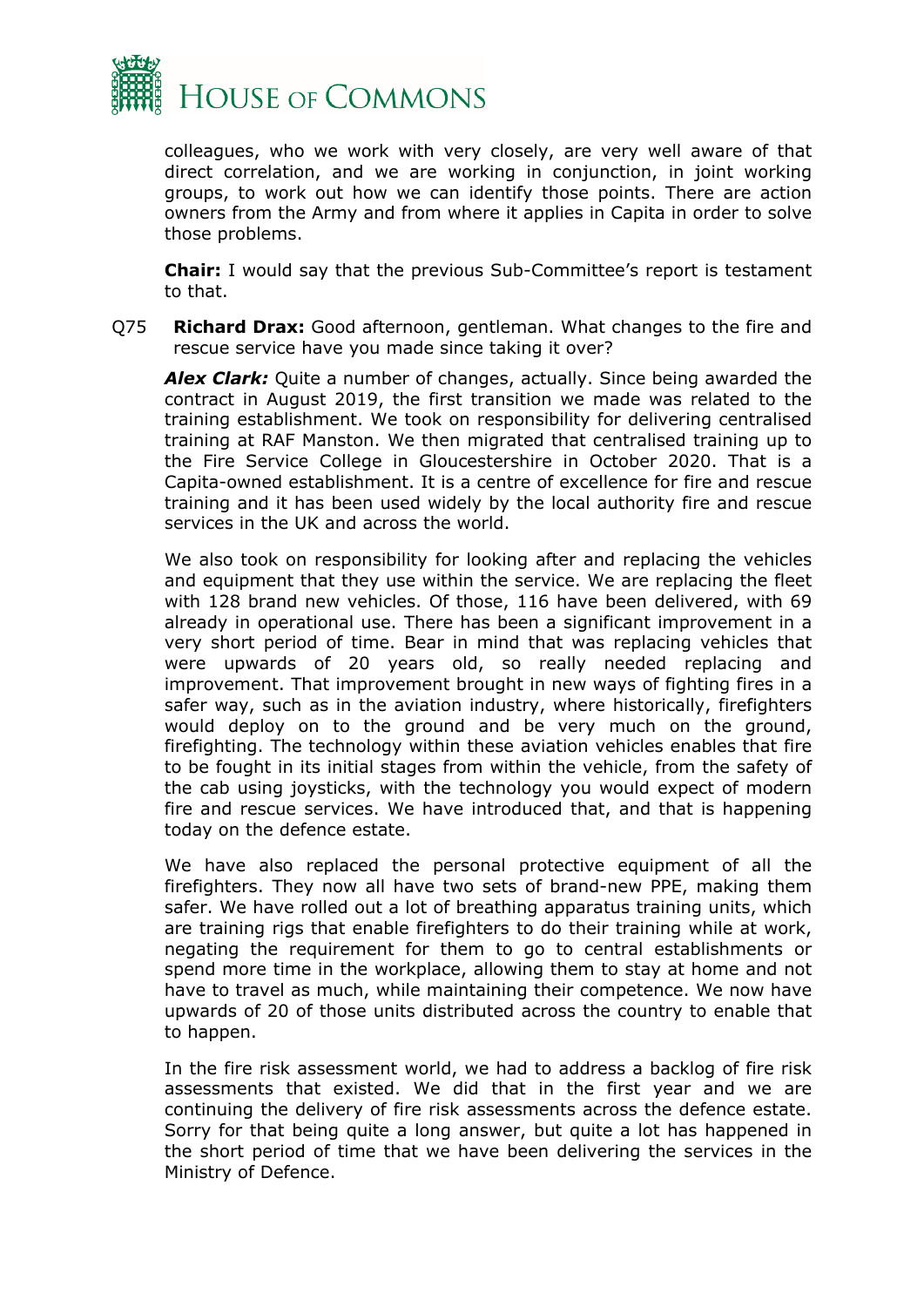

Q76 **Richard Drax:** Mr Clark, did you have targets to meet for the improvements you just mentioned? Have you met them?

*Alex Clark:* Yes. So like—

**Richard Drax:** Sorry. You have new kit, and new clothing and new machines. That all sounds wonderful. Have you met the targets that were set as all the new kit and equipment are concerned? Or have you just got some and more is to come? Where are you?

*Alex Clark:* In relation to the targets for introducing the kit, there was not a performance regime per se to introduce it in a specific time. We had a project plan that we developed and agreed with Defence Fire and Rescue on what we were going to deliver. That was all set out, but covid came along and had a significant impact on the initial timeline.

Q77 **Richard Drax:** Do all your commitments have all the right kit, or not, because of problems caused by covid and the pandemic?

*Alex Clark:* In terms of PPE, all the PPE has now been delivered to all the sites. The PPE to be deployed overseas is at Brize Norton for delivery overseas. That was all done—later than we originally anticipated because of covid, but is now all out there. There was a slight slippage on vehicle deliveries, for a couple of reasons: one being covid and the supply of parts, and also manufacturers having difficulties accessing some parts for other supply chain reasons.

Q78 **Richard Drax:** Sorry, some of the firefighting equipment that you said you can operate from inside to keep the firefighters safer, which sounds to me like very important equipment, operating in the sort of areas that you are, do you not have all that yet?

*Alex Clark:* As I said, we have received 116 new vehicles of the 128 that we are bringing in. The ones that are still to come are in the pipeline and are being manufactured for delivery very soon.

Q79 **Chair:** Can you tell us who is building them?

*Alex Clark:* We have two suppliers. We have Terberg DTS, which supplies the large—

Q80 **Chair:** And where are they based?

*Alex Clark:* My goodness, you are testing me.

**Chair:** The name sounds slightly Germanic.

*Alex Clark:* They are based in England. I think it is Halifax. And we have Angloco, another UK-based company. The large vehicles—the Oshkosh Strikers—are manufactured over in the States, and Terberg is the supplier for that. Angloco vehicles are built here in the UK.

Q81 **Richard Drax:** What about staffing levels—the number of firefighters? There is another question coming but I will just touch on it. At the HM Naval Base at Clyde there has been an argument that you cut the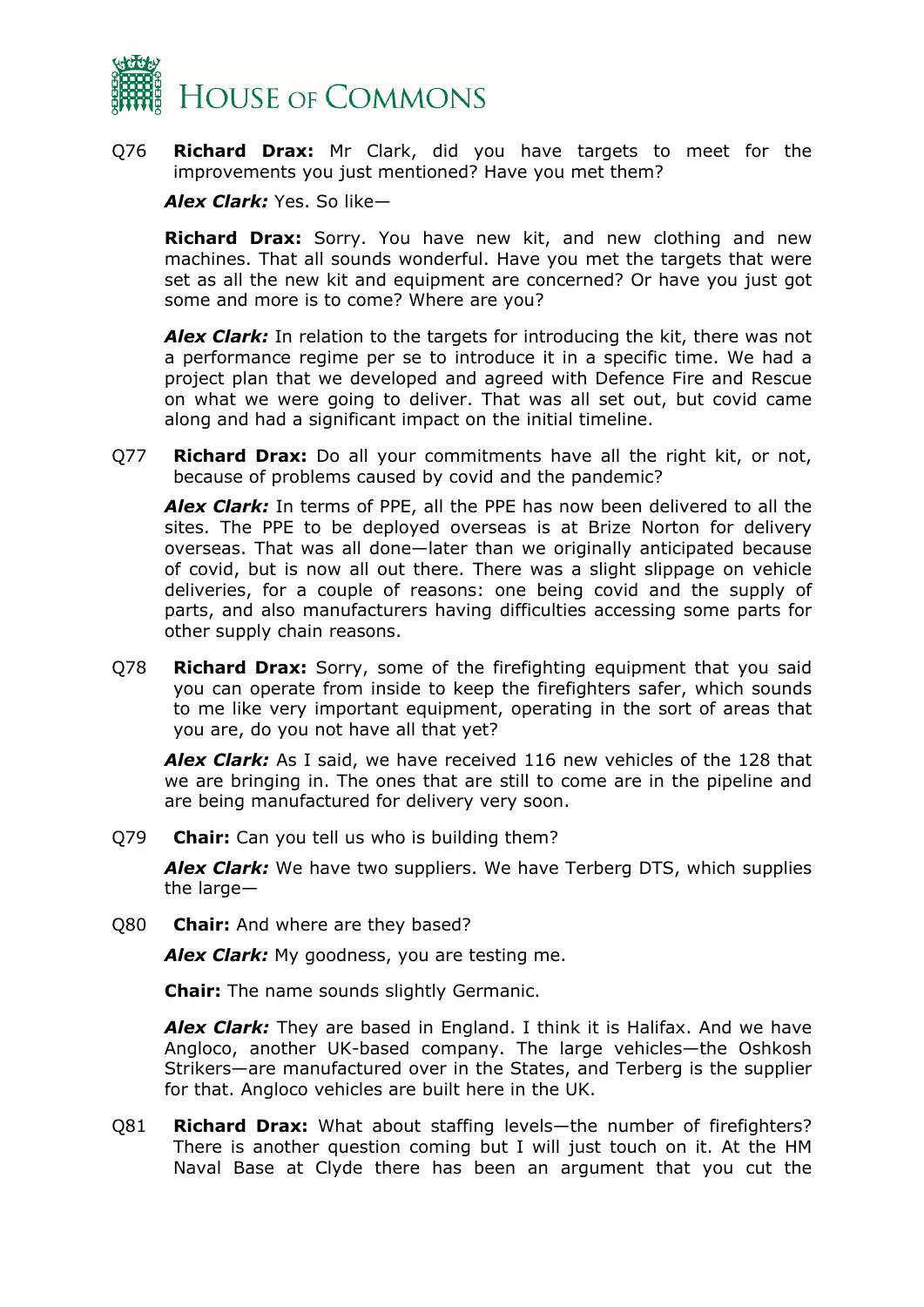

number of firefighters. Have you lowered your numbers, or what?

*Alex Clark:* At Clyde specifically, we have reduced the crewing levels on a daily basis by one firefighter on each base. Previously there were six firefighters; there are now five firefighters responding on base, and that was in line with our solution.

On other bases across the country, we undertake an integrated risk management planning process. What that does is identify the risks on an estate, on a base, and we come up with proposals to that head of establishment for how to improve safety on that base. That includes prevention activity, protection activity and, ultimately, response activity that is, how we respond effectively in order to manage that risk. It is that process that drives the crewing model and response model that we talk about.

*Richard Holroyd:* To be clear, the customer—in this case, the head of establishment of the Royal Navy base in Clyde—will explain the level of service that is required, not in terms of bodies or equipment but in terms of scenarios and outcomes. Consequently, Alex's team then provide a solution using modernised equipment and modernised techniques to meet that outcome. The decision as to whether to accept the recommendation from Alex's team is, again, made by the head of establishment and the defence fire authority. We provide options for their selection of course of action.

Q82 **Richard Drax:** How many firefighters are there now in all the areas that you have a contract to operate in? More than there were before, for example? Do you know?

*Alex Clark:* We have 524 firefighters on fire stations just now. There were three phases to the numbers of firefighters we have had. In April 2020, we had 472 people on fire station level. Since then, we have taken on responsibility for the sites at High Wycombe, Valley, Scampton and Cranwell, so that increased that number by 113 people, and then we have taken on Porton Down in September of this year, which was another 23.

Some people have left the organisation through voluntary exit. As a result of the process I was describing to you just now, we identify a new response model that requires a number of people to deliver that response model, and colleagues who wanted to exit the service as we move towards the new way of delivering it put their hands up for voluntary exit. They have duly left the service, leaving an effective, safe response model on each of the stations that can deliver fire and rescue services.

#### Q83 **Richard Drax:** Is retention good?

*Alex Clark:* Yes, retention is good.

*Richard Holroyd:* We recently advertised, I think, 10 new posts for people to train and join the service, and we had 300 applicants for that. The retention numbers are very high, and our recent engagement survey has shown the firefighters' engagement and commitment to the service they provide. From their perspective, what has changed is that they are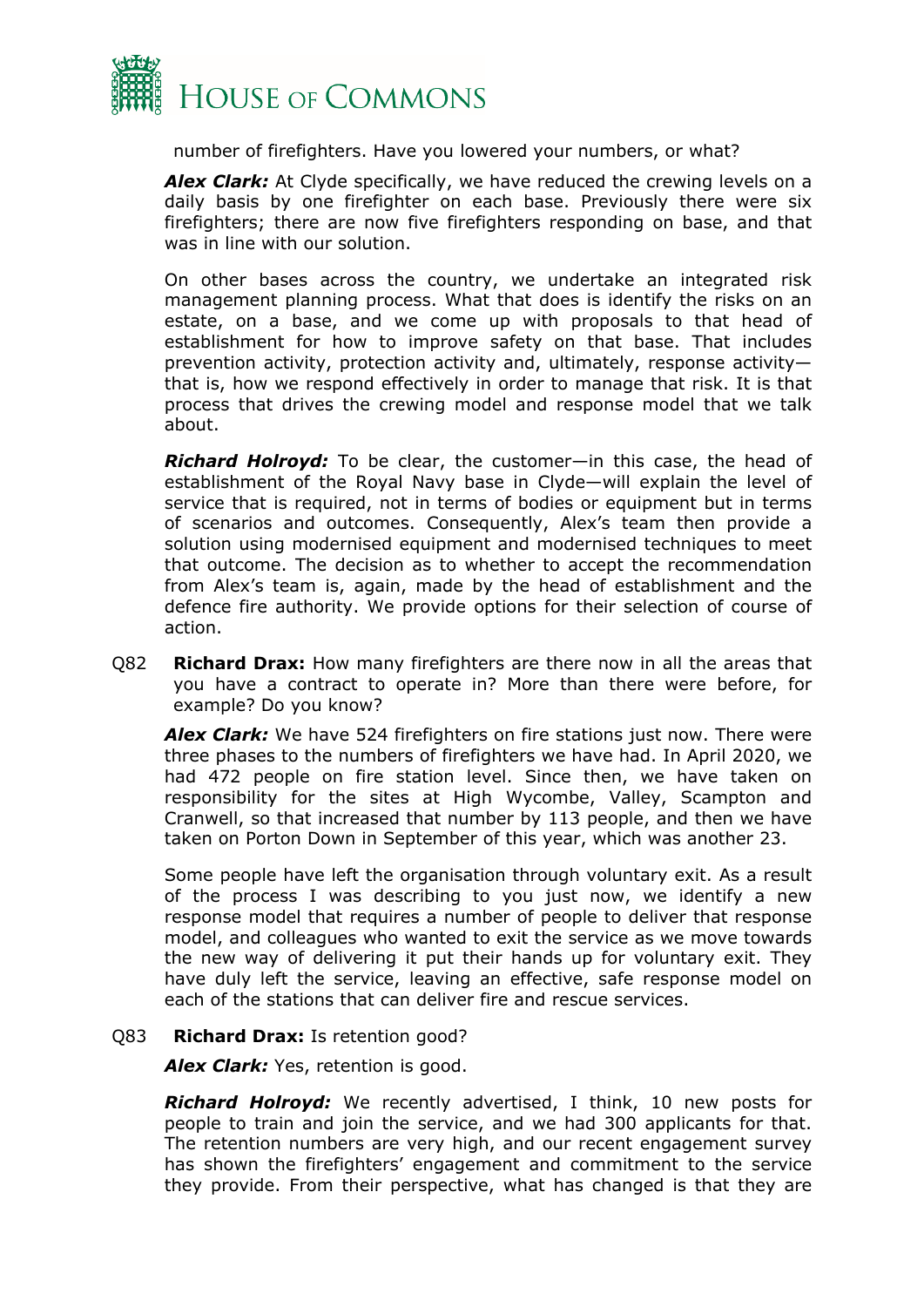

wearing a different uniform with a different set of employers, but the outcome is still delivered to the customer on the base.

Q84 **Richard Drax:** Lastly, roughly, who are your recruits? Where do they come from? What are their backgrounds?

*Alex Clark:* The recruits we have taken on just now have been open recruitment, people from the street—a postman, for example, was one. An ex-soldier was another, and there was a guy who worked in a shop, so it was open recruitment.

**Richard Drax:** A wide range. Okay.

*Alex Clark:* Giving employment opportunities for young people and people—

*Richard Holroyd:* A national recruitment campaign.

Q85 **Chair:** Thank you. Richard, can I maybe go back again? I think you mentioned voluntary redundancy.

*Richard Holroyd:* Voluntary exit, yes.

**Chair:** It is the first time I have ever heard that term. How many of those offered voluntary exit took it?

*Alex Clark:* To date, 38 people have left under voluntary exit already.

Q86 **Chair:** Out of how many opportunities? How many voluntary exits was Capita looking for?

*Alex Clark:* We put out the voluntary exit process, and we received, I think, in excess of 150 people applying for a voluntary exit, of which 30 have gone thus far from the fire station environment and 10 have gone from the headquarters environment.

Q87 **Chair:** And do you expect more people to be given the opportunity to exit?

*Alex Clark:* As more of these RMPs happen, the opportunity is to anticipate that maybe another 20 people of the people who have expressed an interest could be offered that. I am estimating.

Q88 **Chair:** Would that be 20 firefighters, or backroom staff?

*Alex Clark:* That would be 20 firefighters.

Q89 **Chair:** There is a bit of a quandary there, about getting new people in, but quite a few folk seem to want to exit voluntarily, as you said. Something must be changing for such a percentage to want to exit voluntarily.

*Alex Clark:* I think there are a number of factors that come into this decision-making process: for individuals themselves, being offered the chance to go and pursue something different; or just where they are in life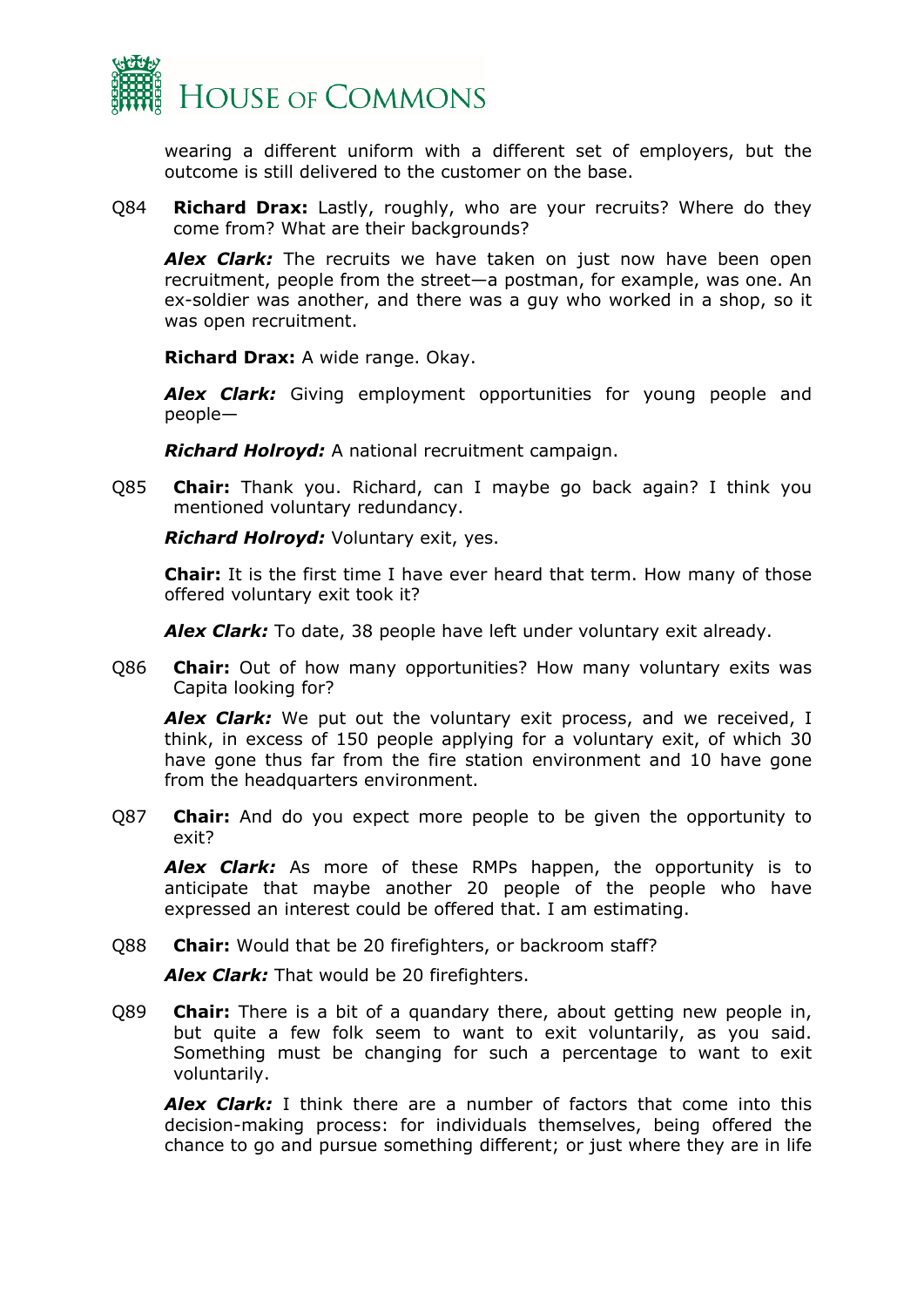

and what choices they want to make. That's why they are putting themselves forward for this voluntary exit.

To answer the question about people wanting to exit at the same time that we are bringing new people in, we have a service—it is spread across the UK, as you know—and where a change happens might be in a place that is more remote from the other locations, so it is not attractive for people to relocate to another station instead of leaving or exiting the service. So we are dealing with that.

We have a really good example of how we try to create opportunities for people who want to keep working for Capita Fire and Rescue to keep working for Capita Fire and Rescue. We have a number of people who are redeploying; about 20 colleagues are redeploying to other locations. We have six who have redeployed to a station in Shawbury. We have 10 people who are currently stationed at Kineton who are taking up opportunities in six different locations across the country. So we are trying to accommodate redeployment opportunities for colleagues.

Q90 **Chair:** Finally, before we move on to Tobias, in terms of future staffing levels at HM Naval Base Clyde, you said it would go from six to five, which was based on a solution that had been written; I imagine that is then a risk assessment. Again, I have never heard a risk assessment called a "solution", but let's go with the flow here. When was that solution/risk assessment written?

*Alex Clark:* The risk assessment is written in the integrated risk management planning process. So that all went through—goodness, when did that happen? It might have been early 2020. Our team of subject matter experts go on to the base, engage with the Clyde seniors and the firefighters on the base, and find out what the risks are. And they then look to see how we can effectively manage those risks through prevention, protection and an effective response model.

That then goes through the approval process that Richard was talking about. The base seniors themselves identify what are called the worst credible scenarios and they are realistic credible scenarios in which we talk about what could happen on the base. Then, to use that phrase again, we "solutionise" how we can effectively develop a response model for that, and that's what goes through approval.

Q91 **Chair:** Before I bring in Mark Francois and Sarah Atherton in, in relation to HM Naval Base Clyde, would you say that that solution/risk assessment was done in, say, early 2020? I'm getting a nod from Richard.

*Alex Clark:* The initial work was done in early 2020, and then the whole discussion and debate and refinement of that risk assessment happens over the month following—

Q92 **Chair:** Within 2020, or—

*Alex Clark:* Yes. Within 2020, we did the—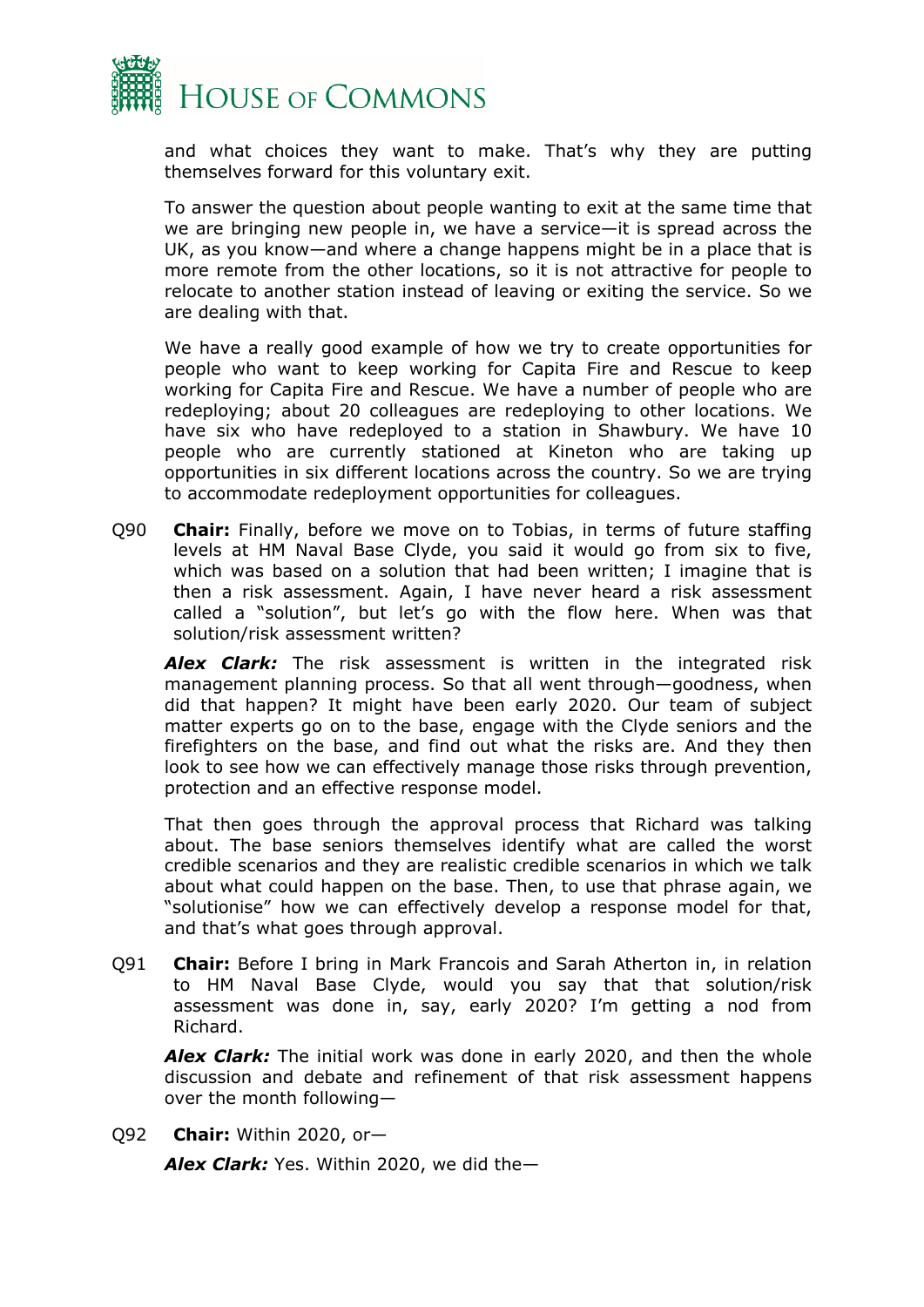

**Chair:** So it was completed within 2020.

*Alex Clark:* Yes. And we did the proof-of-concept exercises in—I think it was in November 2020.

**Chair:** Thank you; we will come back to that in another question. Mark.

Q93 **Mr Francois:** You talked about this phrase "voluntary exit", which I think in layman's English means people who, for whatever reason, do not want to work for you any more. What you have found with a lot of organisations is that during the pandemic people have tended to stay where they are; because of the circumstances, they have not wanted to risk leaving jobs. So that kind of throws that figure into stark relief. Why is it—as we are emerging from a pandemic, albeit that we now have a new variant, and while there is still a degree of uncertainty out there that so many people want to leave your organisation, whereas in many other organisations they do not?

*Alex Clark:* I think that people making the choice to change employment is a personal thing. A lot of these people were at the stage in life where they could access pensions and make other choices as to what they wanted to do. I don't necessarily see it as a reflection of not wanting to work for Capita or Capita Fire and Rescue or to deliver a fire and rescue service in defence. I think there were a multitude of factors that people were taking into account.

Q94 **Mr Francois:** I'm sorry, but I am kind of with the Chair here. Perhaps it is a matter of semantics, Mr Clark. You could argue that compulsory redundancy is an involuntary exit where an employer says, "I'm sorry, but there is no longer a job for you." To your credit, you have not done much of that. Voluntary exit means that someone is deciding themselves to leave. I am trying to press you on why so many people are voluntarily leaving and voting with their feet from Capita Fire and Rescue. Are you saying that they are all basically trying to take early retirement? Is that your argument?

*Alex Clark:* No, I am not saying that for a second.

Q95 **Mr Francois:** That is sort of what you were implying a minute ago.

**Alex Clark:** No. I think that was undoubtedly a factor for some people. I cannot really comment on other people's motivation for choosing to exit.

Q96 **Mr Francois:** The reason I mention this is because, in any organisation, retention rate is a good indicator of morale. If you have a high retention rate, it implies that people are happy where they are, and then you can have external factors, such as the pandemic. If you have an organisation where, in proportional terms, quite a lot of people are trying to leave, that implies that all is not well, does it not?

*Richard Holroyd:* It might. One of the factors to take into account here is the average length of service. The average length of service of the fire and rescue service that we took on was in excess of, I think, 20 years. We will confirm that figure. As Alex is, I think, highlighting, there is a natural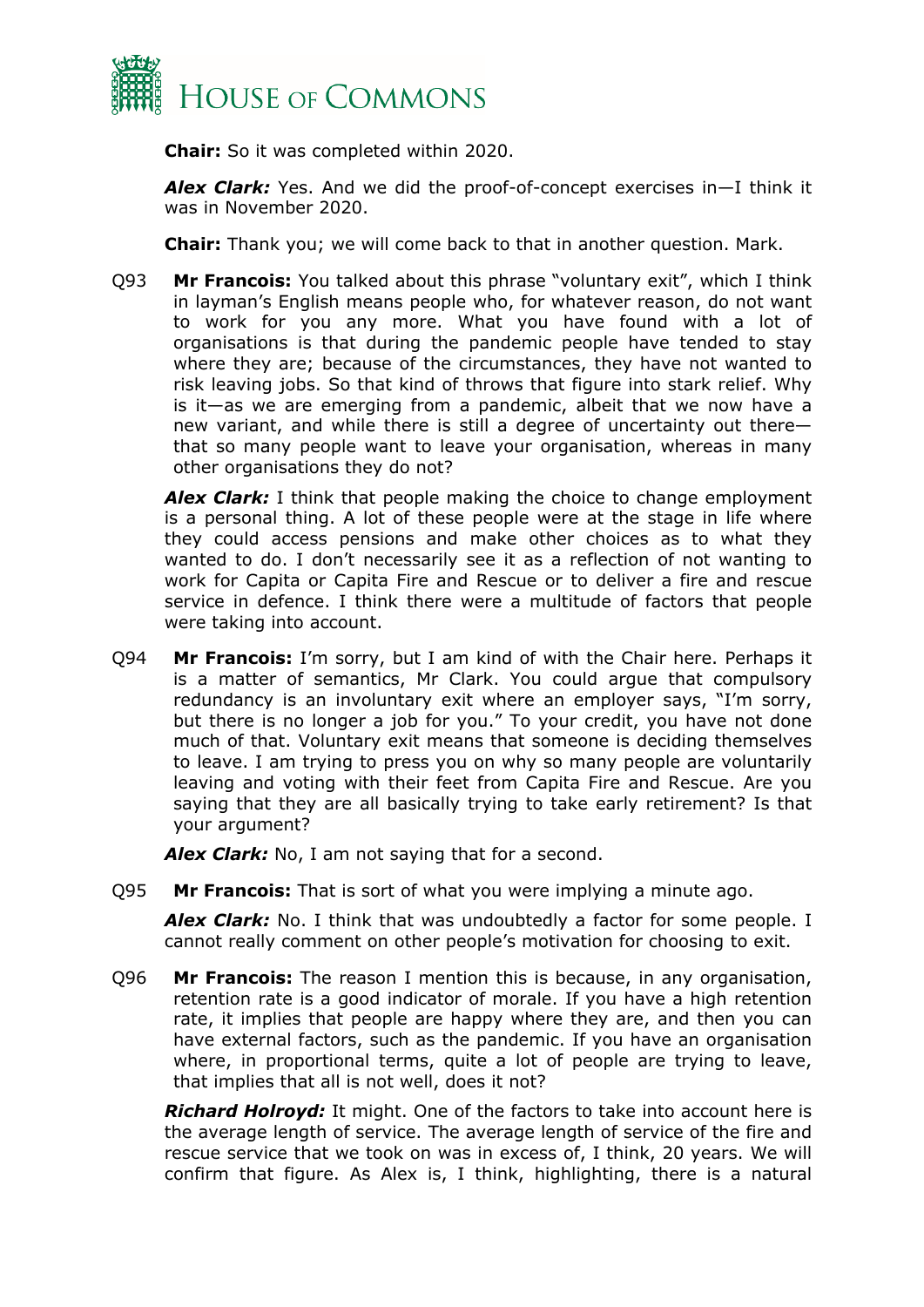

churn point. For some people, when there is a point of change, it is a time to take stock and consider whether to take the opportunity to change.

Q97 **Mr Francois:** I get that, but that implies that those people don't like the change. I am following your argument.

*Richard Holroyd:* That's true. I think that we would all agree—and I would certainly suggest—that change is something that a lot of people don't like. The other factor we can point to is our level of engagement in those firefighters, which remains very high.

There was a recent incident at RAF Boulmer, where there was a fire on site. The station commander commended the Capita Fire and Rescue service for their speedy response and the quality of their response. We have had two firefighters in the last month who have received our officer commanding's commendation for their commitment and service. These firefighters, who we are very proud to have as part of our organisation, continue to deliver to the very highest standard. Morale, across the piece, is generally very high.

We absolutely respect that in certain parts of our establishment there are changes that are very difficult for the organisation to accept. We consider it part of our responsibility to help people through that change process. This is about modernising a fire service and bringing to bear £50 millionworth of investment in new equipment and processes in order to bring the service up to date, which is what the Ministry of Defence asked us to do as part of the contract.

Q98 **Sarah Atherton:** Alex, I visited HM Naval Base Clyde last week, and I am informed that firefighting staff numbers have reduced by 15%. Is that correct? You are saying that it has reduced by one per team, but is it 15% overall?

*Alex Clark:* Well, I am not going to do the maths. What actually happened is that four people left on voluntary exit terms as a result of the introduction of our new operating model. Prior to the changes we made, there was what we would call an establishment. There should have been 56 people on HMNB Clyde, but they were four short. Four people have subsequently left. The crewing level—the 15% that people are talking about—is reflective of the number of people per watch. It refers to the number of people per watch that resources the minimum response model, which was six people. We now have a minimum response model of five people, so the actual firefighters on the ground each day at each site have reduced from a minimum of six to a minimum of five. That is the change actually made in terms of the response model.

Q99 **Sarah Atherton:** Where are you sitting at the moment around industrial action?

*Alex Clark:* On industrial action, we have had lots of conversations with Unite reps in order to try to resolve the dispute. Unfortunately, we have not been able to resolve the dispute. We have done a lot in order to try to resolve the dispute.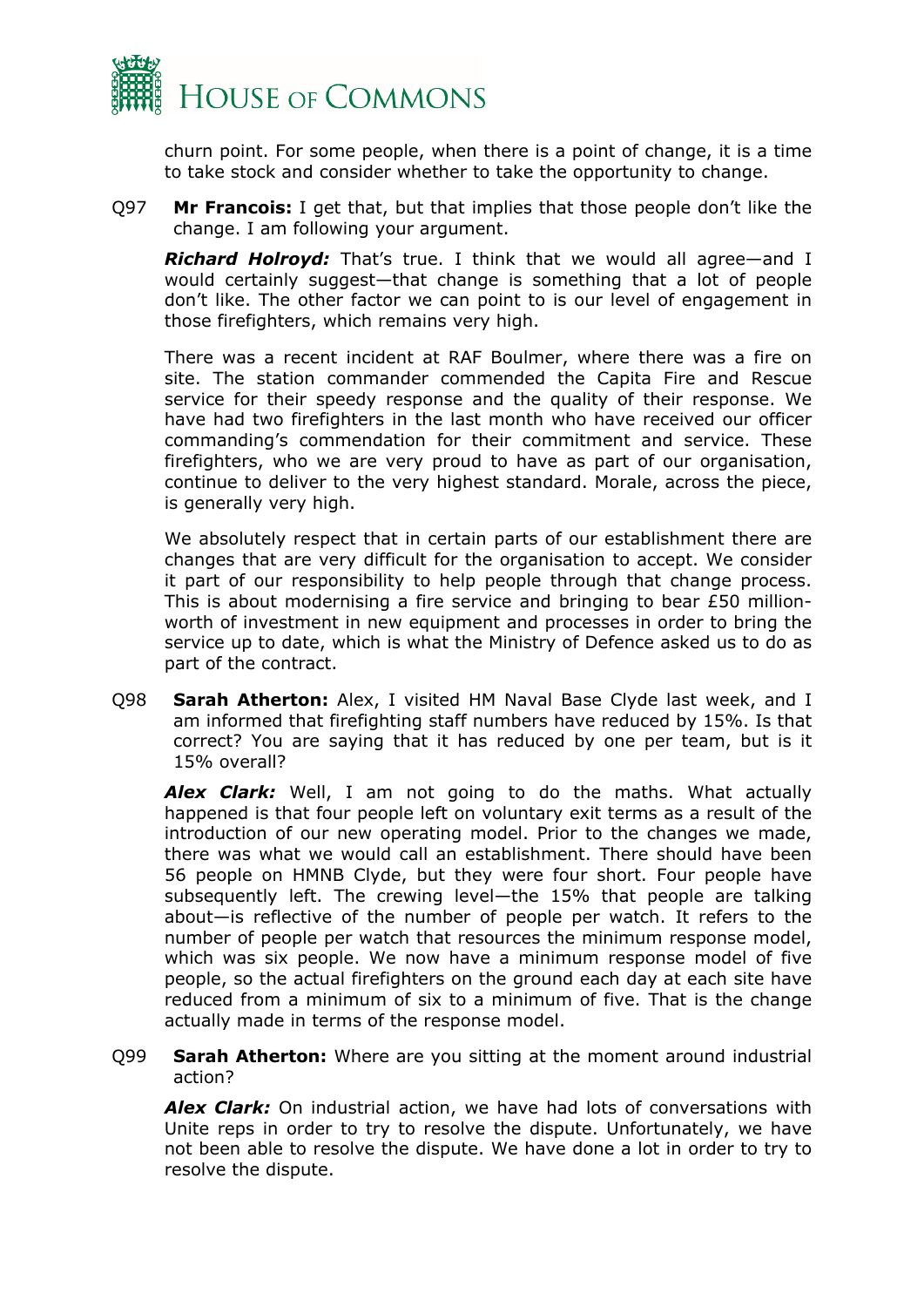

The dispute was covering two main strands. One was safety related. The concern was that there was an impact on firefighter safety as a result of the changes that we have made. We do not believe that that is the case at all. There is an effective response model in there, and that is what we have had a lot of conversations on.

The second strand was the lack of meaningful consultation. That focused on the involvement of Unite in the integrated risk management planning process, which I spoke about earlier. We have made a lot of progress on that. Previously, the IRMP process did not involve Unite; it was something that Unite got involved in at the end of the process. If you imagine that process as a 10-step process of activity, through the dispute and through discussions with Unite and Defence Fire and Rescue, we now have Unite involved at every stage in that 10-step process, which is a significant improvement in terms of the consultation, so that part has been addressed.

Q100 **Chair:** I'm sorry to interrupt, but when you say Unite do you mean the local Unite reps or the national Unite reps? I need you to be very clear on who you mean by Unite. Is it the national level or the local union representatives?

*Alex Clark:* These IRMPs are happening across all the stations that we have. The people affected at the local level—so the local Unite reps—will be involved following these agreements in the IRMP process as they are coming up and being reviewed. That is a bit of progress that has been made as a result of the dispute, which again is acknowledged by Unite—at the local level as well.

In terms of the safety-related elements, there is a lot to consider there. We have an effective first strike response. That is what we do. On HMNB Clyde in particular, there are a number of additional elements that we considered. There is the role of the Royal Navy. The Royal Navy on board the vessels will be that first strike fire and rescue provision. That is what they do. The system is that, if anything were to happen, the Royal Navy respond to the incident, and they have a tried and tested method of response.

Our Capita Fire and Rescue colleagues respond to the vessel to provide assistance and support to the Royal Navy firefighting effort, and the Scottish Fire and Rescue Service, as the local authority fire and rescue service in that area, mobilise with what is called a predetermined attendance in order to support any escalating incident, if it were to occur. There is quite a phased response.

What we have done, again, was part of our IRMP process. It was identified that something needed to be done, and that was to improve the joint working between Capita Fire and Rescue, the Royal Navy and the Scottish Fire and Rescue Service. Where we have made progress on that is that we have now had joint sessions between the three agencies. We have had exercises where Capita Fire and Rescue have worked alongside the Royal Navy, and Scottish Fire and Rescue have observed.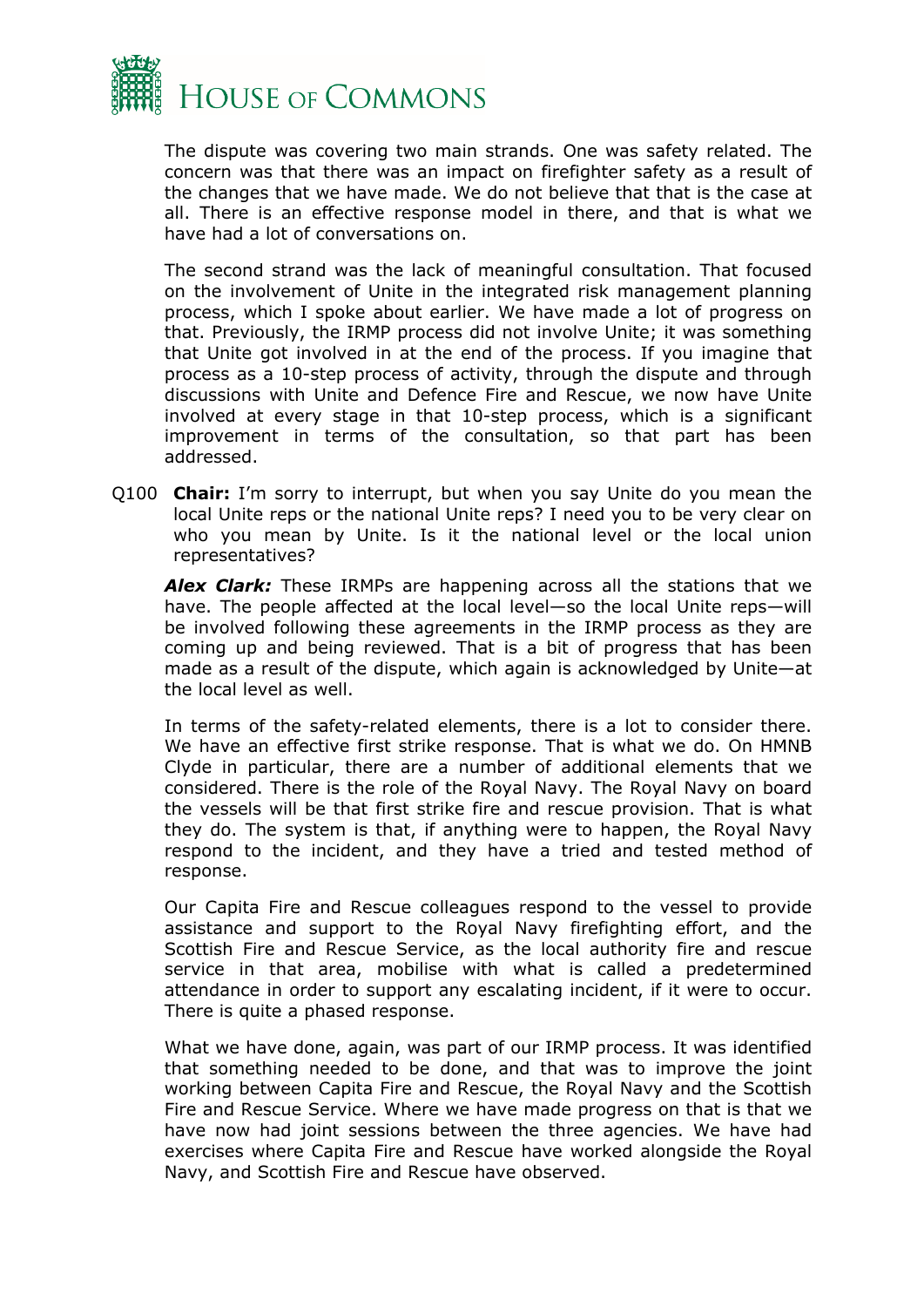

We are now having visits for the Scottish Fire and Rescue Service into the base to improve their awareness and understanding of the risks associated within the base. We are really bringing together joint working and collaboration in a much more effective way. That is a way of enhancing firefighter safety.

Q101 **Sarah Atherton:** You said earlier—it might have been Richard; I don't know—that the customer identifies the outcomes that they require, and you put a plan in place to meet those outcomes. Have they changed what they require from you, and has that resulted in you reducing the number of firefighters that you have?

*Alex Clark:* In term of on the base—Clyde in particular?

#### **Sarah Atherton:** Yes.

*Alex Clark:* The representatives of the head of establishment have defined what the worst credible scenarios are, and that is what they are. My understanding is that they have not changed. They have been the worst credible scenarios that could realistically happen on the base. That is where a lot of the tension comes here—people's understanding or interpretation of what is likely to happen.

You could think of scenarios where, God forbid, something was to happen and something was to impact on this building, for example. That would be a worst credible scenario. The likelihood of it happening is very, very low, so when we talk about managing the response to a worst credible scenario, the credibility of the scenario occurring is what gets taken into account. But, importantly, we do not determine the credibility of that scenario; that is done by the people who own the risk—the head of establishment.

*Richard Holroyd:* The short answer is that we do not believe the credible scenario changed. The credible scenario remained the same. We brought a new way of thinking and a modernisation approach, and worked with both the customer, which in this case is the head of establishment—a royal naval captain—and the defence fire authority, because they still remain the authority. So there is a defence chief fire officer, who is also engaged in this process, and we provide a response, which is then examined by the royal naval captain, who is the head of base safety, the defence fire authority, and Capita Fire and Rescue.

Q102 **Sarah Atherton:** I have one last question. Can you confirm that this credible scenario took into account the fact that Faslane has expanded massively over the past few years? Also, it takes up 80% of the defence estate's high-rise flammable cladding. Was that incorporated within this credible scenario?

*Alex Clark:* The worst credible scenario, again, gets down to what it is we are there to respond to. We are there to protect what is called defencecritical national infrastructure: the key assets that need protecting. When we are looking at protection on the Clyde in particular, we are looking at protecting the operation and maintaining the Navy's ability to maintain the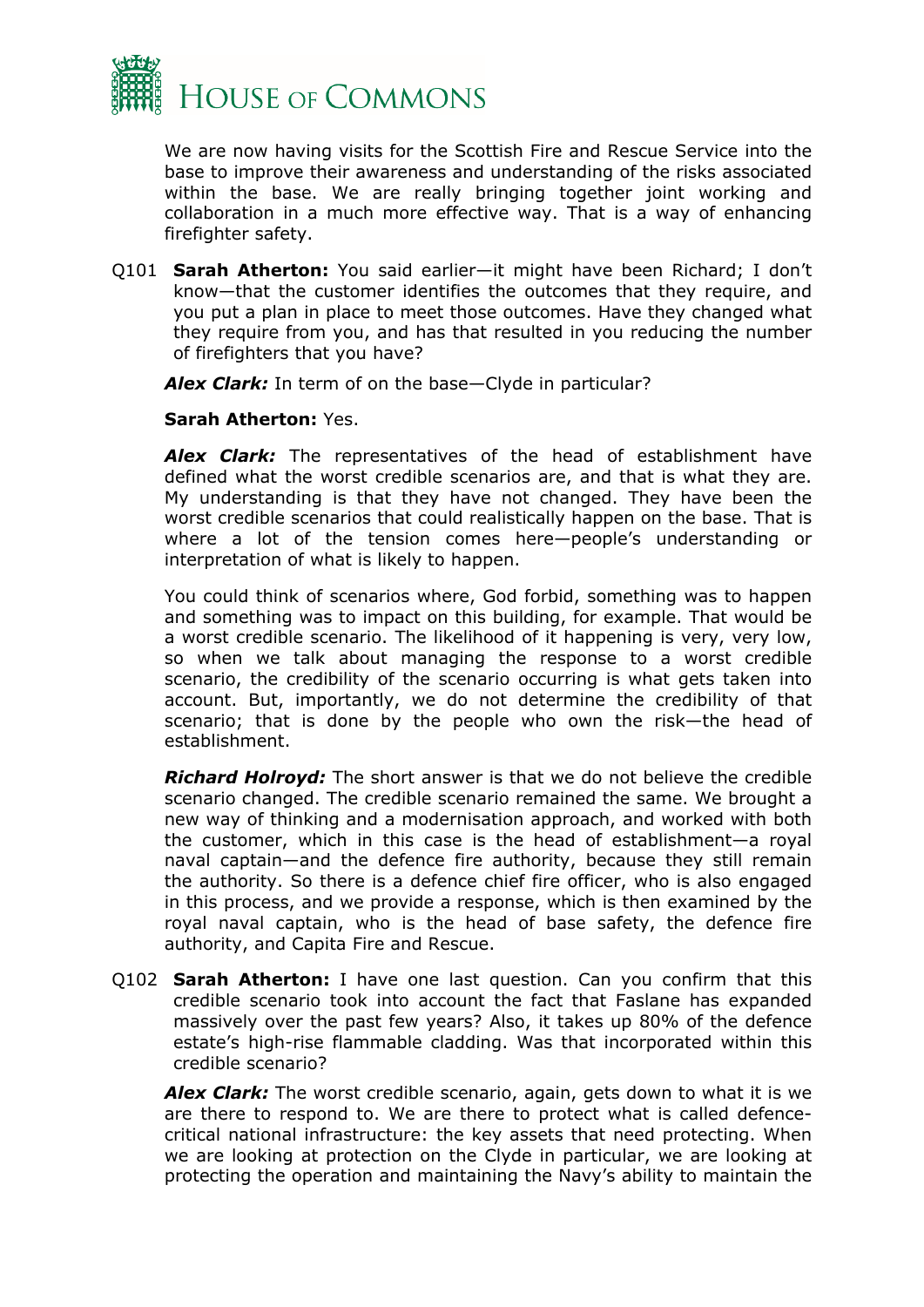

deterrent. The accommodation blocks and other peripheral buildings on the base are all taken into consideration, but that is not the purpose of the on-site fire and rescue service.

We do recognise the accommodation blocks that are there at Faslane and the construction methods that are inherent within them—so much so that we do daily closedowns of these blocks. Every day, our firefighters go around and walk the corridors to ensure that the fire safety measures are in place and are being adhered to. That happens on a daily basis.

We are aware of what is there, we are aware of the situation with regard to cladding, and we respond to managing that risk in that prevent and protect manner that we are talking about. But, of course, we are there to respond to the accommodation blocks should a fire occur, and on the odd occasion that it has happened, we have made a timely response and a timely intervention that has prevented it from escalating.

Q103 **Mr Ellwood:** I think that the issue I was going to cover has been dealt with in a bit of depth, but maybe you can expand on a conceptual basis. The challenge that you have between profits versus safety was explored a little bit with fire safety and so forth. How do you go about ensuring that you address the challenges that you face there?

**Alex Clark:** For me as a professional fire officer, safety is paramount. I would not put my name to something that I did not believe was safe when it comes to an operational response model. Looking at how we effect a response at the base to a fire onboard a vessel in that partnership way with the Royal Navy and Scottish Fire and Rescue Service or how we respond to an incident at Coulport, it is about whether we have a safe system of work and whether we have the people trained, equipped and capable to deliver that output. That is how I look through—

Q104 **Mr Ellwood:** Sorry to interrupt, but looking back over five years at what the capabilities were and at what you have today, it is markedly different. To the untrained eye, it would look like a bit of cost saving has taken place, with new contracts and so forth.

*Alex Clark:* I can understand how people could look at it that way. However, we have to think of the fire and rescue service on the base as part of an integrated safety system. We do not work in isolation to make sure the operation is safe; we work in partnership with other Clyde response agencies and with the Royal Navy to ensure that the whole operation is done in as safe a way as possible.

For example, the fire and rescue service do not just respond to fires at Coulport; they are part of the safety system that supports the operations. They do a lot of work in terms of ensuring that the whole system works in as safe a manner as possible.

*Richard Holroyd:* It is important to note that we are a commercial organisation, and we are incentivised to deliver on the contract. In this instance, the contract was to modernise the fire service. If we were to propose an integrated risk management that we felt—or the customer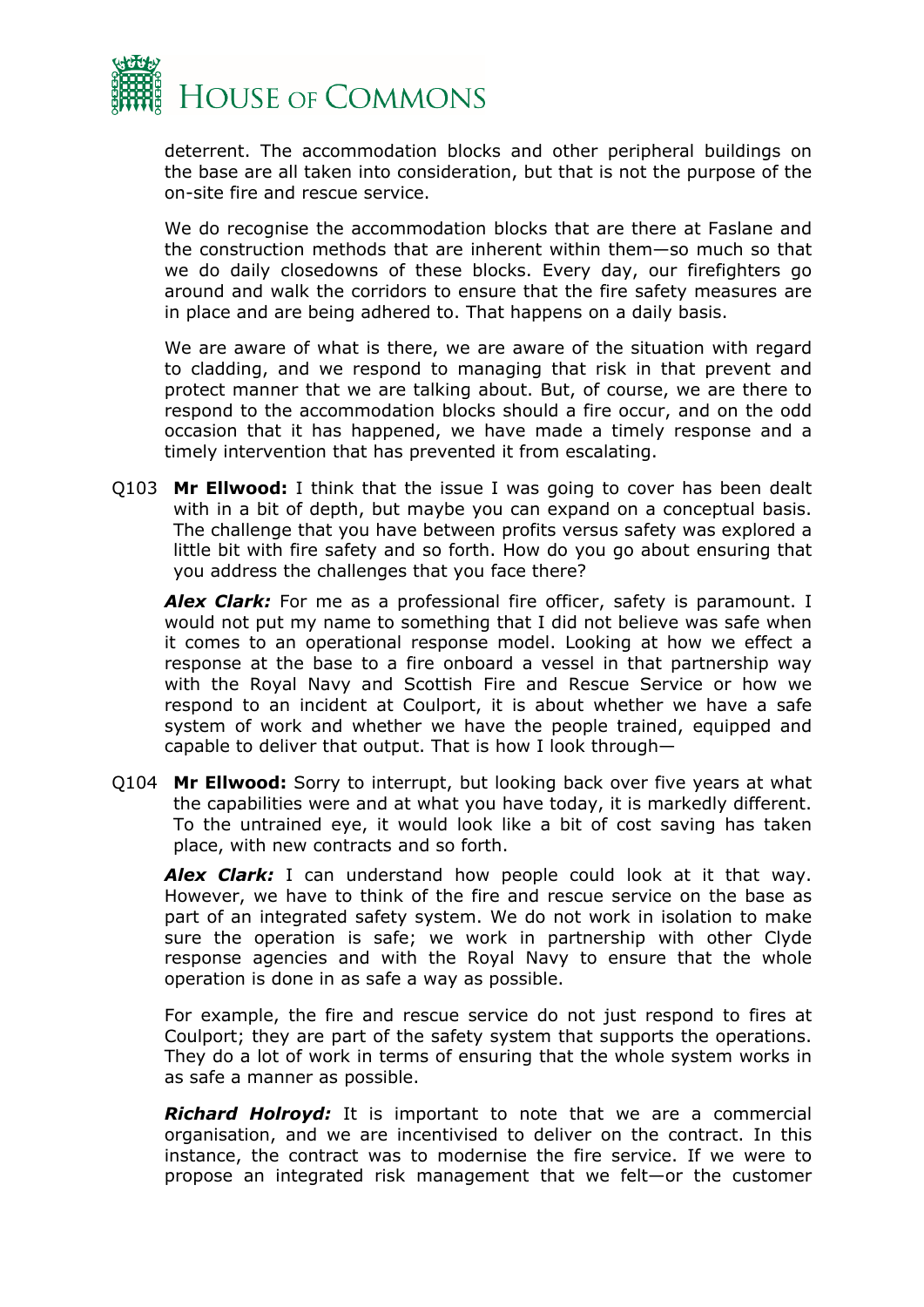

felt—was not safe, then it would not be in our interests to implement it in order to save money. In fact, that would just be a contract alteration with the authority, because if we maintained more firefighters, we would get more revenue related to the firefighters.

There is some misunderstanding about where elements like gain share come in. If we deliver the contract as signed up to, then we deliver as we are contracted to do so. Should we find additional efficiencies through the way that we are operating, we are contracted to share those with Defence. There has been a small number of efficiencies identified thus far, and we have shared these with the authority in a gain-share methodology, during which the authority decides whether it wishes to take that efficiency.

As Alex underlined, it would not be in anybody's interest to underwrite an unsafe method of operation for commercial gain—we simply would not do that.

Q105 **Mr Ellwood:** How does the MoD challenge you, and say, "Actually we do not believe we are getting the value for money we need. We would like greater bang for our buck"?

*Alex Clark:* We have monthly scrutiny and weekly engagement with DFR as the representatives of the MoD—that happens on a very frequent basis. In addition to that, through the IMP approval process—when we are putting forward suggestions and proposals—there is a high level of challenge from the head of establishment, other stakeholders and Defence Fire and Rescue on our proposals. It is certainly not an easy path that we follow.

Q106 **John Spellar:** Going back to the RAF, we understand that on one of your sites you have RAF crew and Capita personnel working alongside one another. How does that work out?

*Richard Holroyd:* Alex is the best judge of that.

**Alex Clark:** Yes. That happens up at Lossiemouth. These are clearly two different ways of working, historically. We moved to deliver that change in October last year; there has been a significant bedding-in period, supported from the centre.

The biggest challenge we have relates to how the RAF use their people; they have to deploy their people to operations in other parts of the world, which means the headcount in Lossiemouth, to enable activity and business as usual, varies significantly on a month-by-month basis. That can result in other colleagues working more overtime hours than they would care to in order to maintain the capability.

My reading of the situation, through dialogue with the staff there, is that it is improving. It has been a cultural lesson for everyone. We have to accept, where there are differences, that those differences have to exist because some are military firefighters, and some are not. There will be differences. We will recognise where the differences need to exist and work with them. However, where there are opportunities for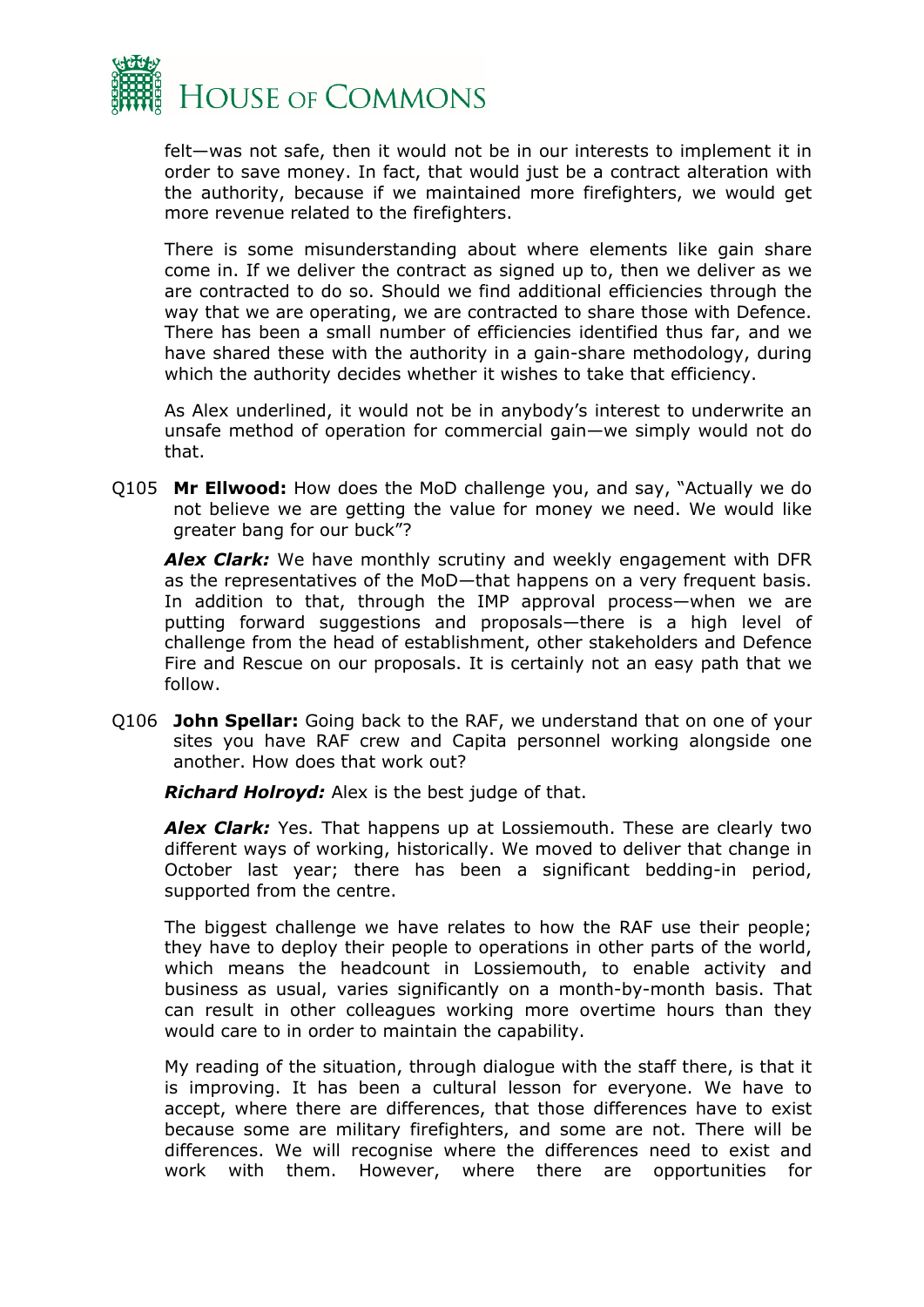

harmonisation and doing things in the same way, let us embrace those opportunities and start working more collectively as a team.

Striking that balance has been a challenge, but my understanding is that we are getting there. There are still some challenges to overcome, but I believe firmly that the whole-force concept that we have introduced there could be a model for similar things to happen in other parts of the country.

*Richard Holroyd:* Just to add, it is worth noting that all Royal Air Force firefighting training now takes place at the Fire Service College, which is a Capita facility. Therefore, further integration, and greater working, will come over time. The Capita instructors train Trade Group 7 alongside Royal Air Force instructors in that facility. There is an inevitable cultural rub, but I think that the whole-force concept is the right direction of travel.

We have recently transferred the defence fire and rescue contract under Air Command—previously, until 31 October, it was under Army Command. The air marshal engaged with us and asked us to accelerate the sponsored reserves programme as part of that increased whole-force way of working.

Q107 **John Spellar:** I understand that. Do you they work as parallel crews, or do you have integrated crews?

*Alex Clark:* They are integrated crews.

Q108 **John Spellar:** How does the chain of command operate?

*Alex Clark:* In a fire scenario, we have our watch manager or the officer in charge of the day. That could be either a civilian—

**John Spellar:** That could be military or civilian.

*Alex Clark:* Military or civilian, and they work as a team. It works fairly seamlessly. The biggest challenge is with reporting lines—appraisals for people and what not—and that is the challenge we are overcoming now.

Q109 **John Spellar:** I think you alluded to one of the underlying problems, which is that the RAF needs fire crews to be able to operate on forward operating bases. It needs to rotate them and it needs to have positions back here for them to undertake, because if they are to keep stable households, they will not be able to operate abroad permanently. Does that not create a problem as well?

*Alex Clark:* No, because the actual military capability of RAF firefighters continues to be the same in numbers. How that impacts at the local level is when a group of firefighters is taken away from Lossiemouth, which reduces the standing capacity of the firefighters who are left, so more have to step up and do additional shifts. But it is not impacting on the ability to maintain the deployed element of the RAF's commitment.

Q110 **John Spellar:** Looking at it from the point of view of the staff concerned, presumably they will be operating under different terms and conditions—

*Alex Clark:* Yes.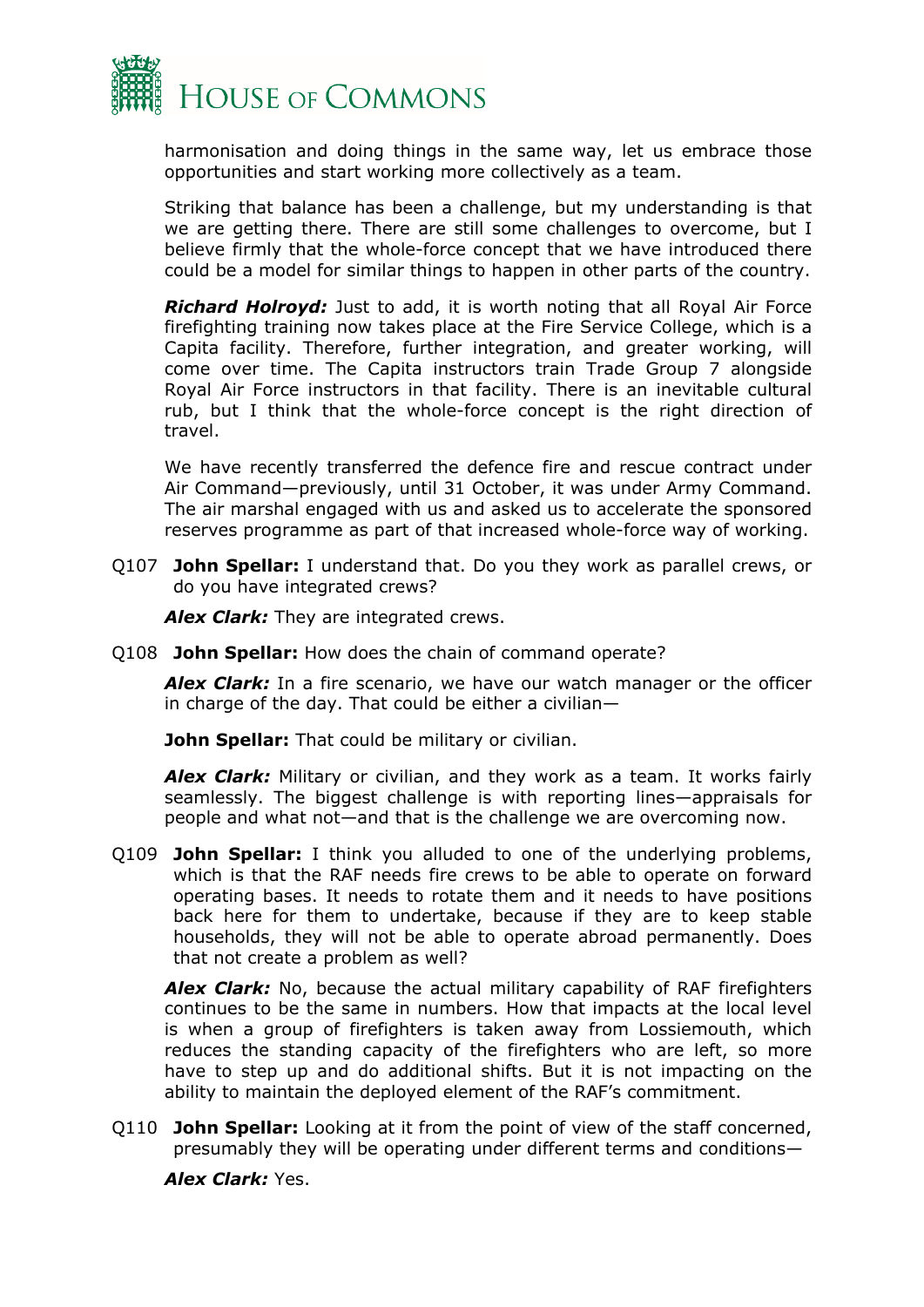

**John Spellar:** Does that create a tension?

*Alex Clark:* I think it can, particularly when, for example, civilian firefighters can do overtime; military firefighters cannot do overtime. That—

**John Spellar:** Civilians can go on strike.

*Alex Clark:* Civilians can go on strike, absolutely, and that can create a tension. But that is one of those things where we have to recognise that there is a difference. They are not employed by Capita Fire and Rescue, and they were not employed as civil servants previously; they were employed by the RAF, and the terms and conditions that they work to are the terms and conditions they were employed to work. Similarly, our firefighters work to the terms and conditions that they transferred to Capita with, or to the Capita Fire and Rescue terms and conditions for those who have taken up promotion opportunities and who transferred on to those terms and conditions. There are differences in the terms and conditions, but we work within that whole sphere.

Q111 **Chair:** It will be no surprise that we are returning to HMS Naval Base Clyde. Will you advise the Sub-Committee, will the nuclear warhead uplift and the increased number of personnel in Faslane—as alluded to earlier increase demands on Capita's fire and rescue services?

*Alex Clark:* It has not increased demand on our fire and rescue services at all. The increase in the number of nuclear warheads that we talked about formed part of the information-gathering phase of the IRMP. When we go to look at the base and the risks associated, we also speak to seniors about future developments and what is likely to be coming down the line, so that increase in warheads and so on is not news to us. It is there, and it was known at the time that the IRMP process was done, when the risk assessment was ultimately signed off.

*Richard Holroyd:* As Alex says, it is an integrated response. All Royal Navy sailors who are deployed to sea are trained firefighters. One of the worst credible scenarios is the outbreak of a fire on a nuclear submarine carrying a warhead. The watch of 18 who will be on board a nuclear submarine are trained firefighters, because as you will appreciate, at sea they will also have to put that fire out, so the initial response will come from the crew. The addition of warheads is well understood by the Royal Navy base safety organisation, which was absolutely integral to not only designing and specifying the worst credible scenario, but considering the integrated response plan that we put forward and approving it.

Q112 **Chair:** For clarity, given that the integrated review was published in March, in terms of the increase from 180 warheads to 260, you are being very clear that, in your discussions with MoD, your solution and risk assessment already took that on board.

*Alex Clark:* We were aware of the planned developments on the base for such an increase. It was a factor in the integrated risk management plan.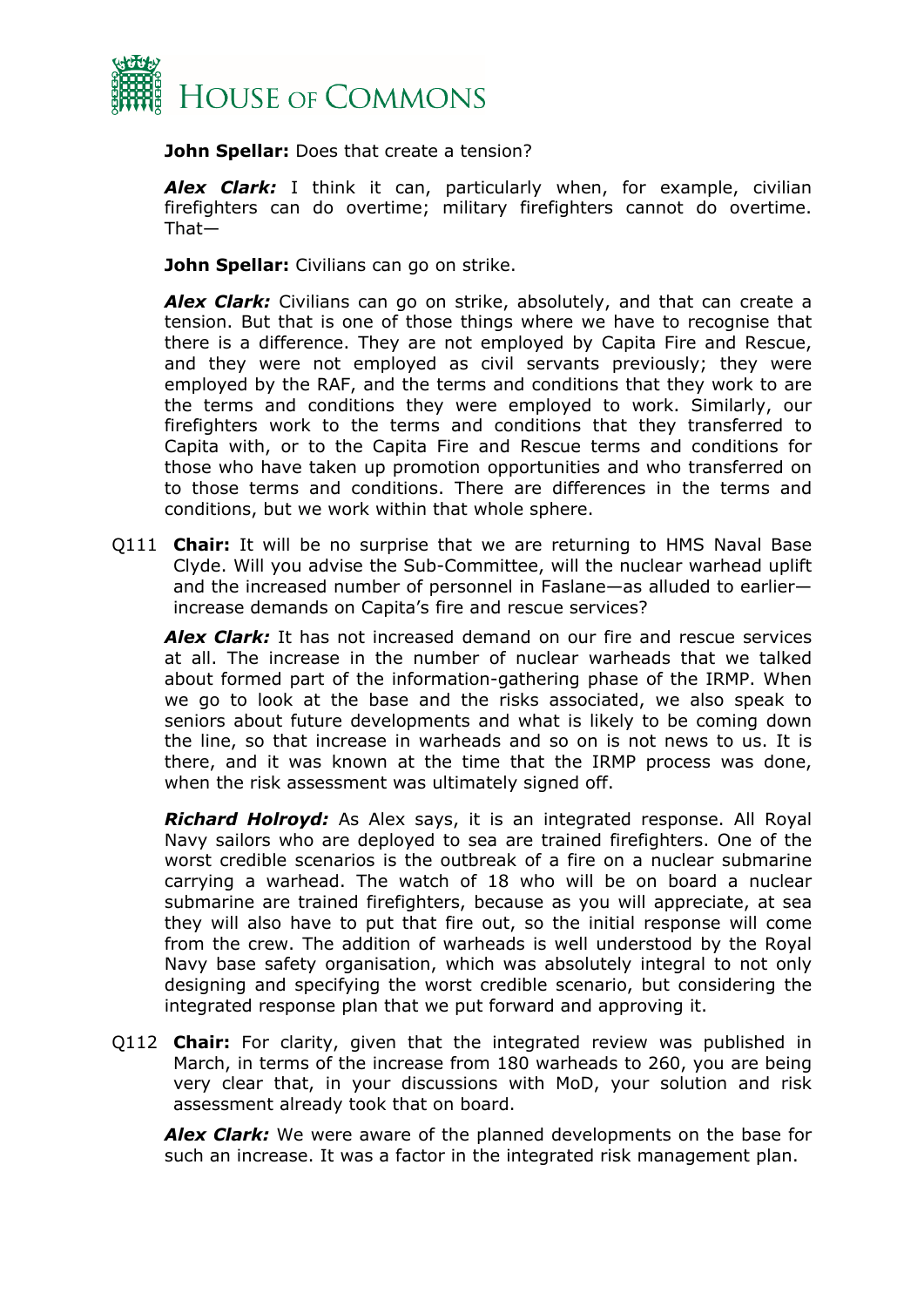

Q113 **Chair:** Based on your indication, Richard, of the naval personnel on board, and then the fire crew who may be called on to assist, in terms of your local partnerships, if you were not able to maintain, deal with or extinguish that fire, who would you call on next to assist you in bringing that fire under control? In your risk assessment, who is next to call to give a hand to bring that under control?

*Alex Clark:* We have to think about how that emergency response would happen. In the scenario we are talking about of a fire on board a vessel, the ship's crew, the sailors, will have initiated their response. That is ramped up to ship crews from alongside coming to help; the Navy has a significant response to any developing incident on board one. Capita Fire and Rescue will be alongside very quickly—within two to three minutes. We have a very good group of firefighters there. They will be there, but they will not undertake firefighting activity until such time as the Royal Navy has gone through its response.

Simultaneously, the Scottish Fire and Rescue Service will have been called at the start. They will be on route from the local area with a minimum predetermined attendance of four fire appliances. They will already be on route. Historical data for average Scottish Fire and Rescue Service attendance times to the area—there are not a lot of responses actually to the base itself—over a 10-year period is around 11 or 12 minutes for the first appliance, and you could have four there within about 20 minutes.

Q114 **Chair:** Would they be coming from Helensburgh, for example?

*Alex Clark:* Helensburgh would be an example—its local retained duty system. However, because of the way the Scottish Fire and Rescue Service mobilising system works, they will mobilise four appliances, and four appliances will attend.

Q115 **Chair:** Would any of those fire personnel be retained firefighters?

*Alex Clark:* They could be.

Q116 **Chair:** Would you have sufficient confidence that a retained firefighter has the same ability as a regular civilian firefighter to deal with that scenario? Given the location in Argyll and Bute, a retained fire service is most likely to be there first.

*Alex Clark:* I have every confidence in a retained, competent firefighter turning up and being able to do the role of a competent firefighter.

**Chair:** I am the neighbouring Member of Parliament. I am sure you appreciate that the worst-case scenario—whatever one's consideration of the nuclear deterrent—is unthinkable, and it is not only about us. It is about everybody not only in Scotland but in the north of England and across the sea to Northern Ireland. The consequences need to be talked about and understood. That is part of this debate and discussion today.

Q117 **Mr Ellwood:** Unite was mentioned earlier. Can you talk a little bit about your relationship with the unions and what role they have? It was also mentioned—John is no longer with us—about the fact that the ability to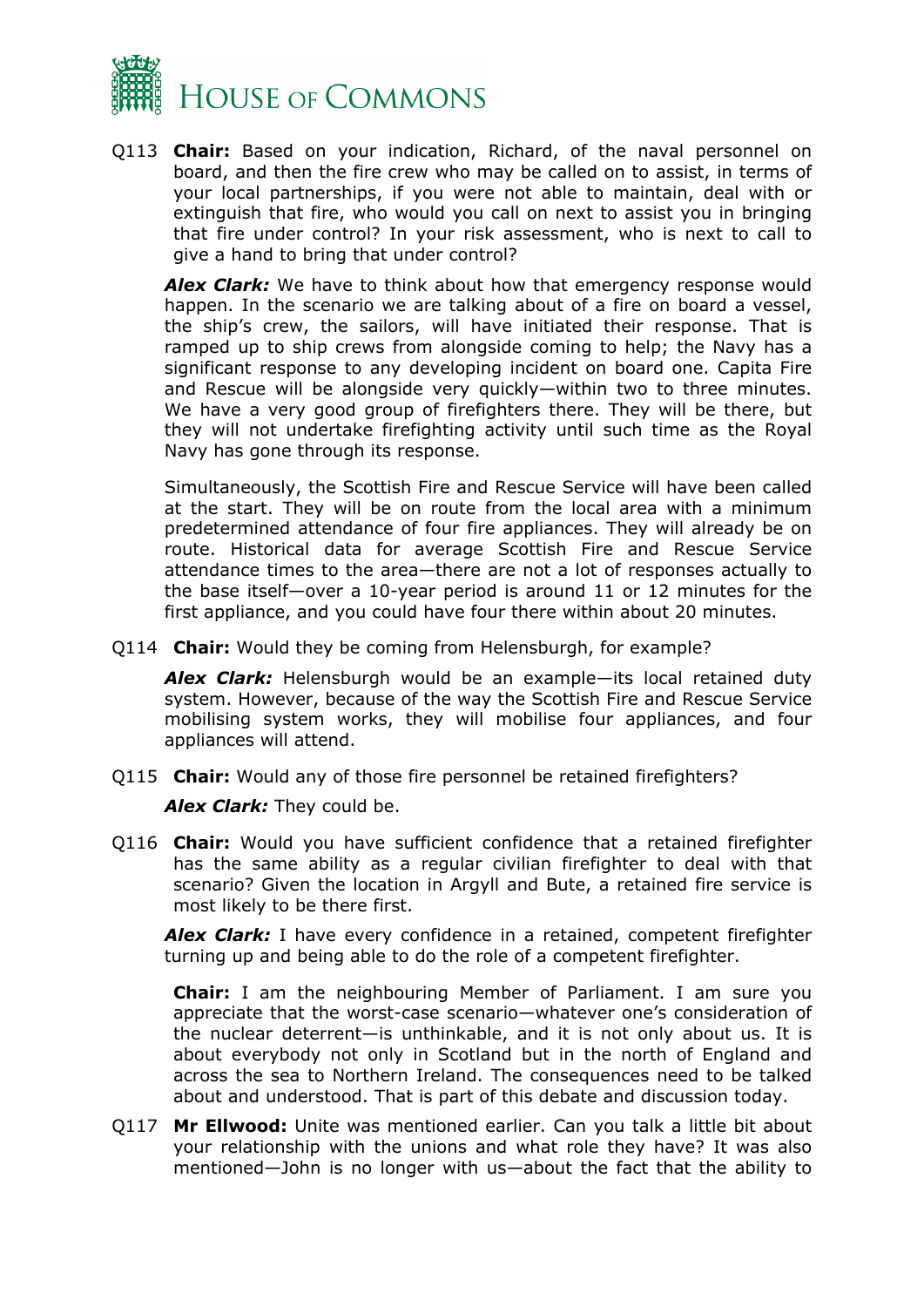

strike puts a different dimension on the workforce that you now have to deal with.

*Richard Holroyd:* If I can pick up on that broader Capita point, as you would expect, relations with our employees are incredibly important to us and a key part of our value set, with collaboration and respect for our employees top of the list. We work very closely with the unions across the piece. Not only is that part of our social value commitment but it is important to us. On this particular issue, one thing we are actually quite grateful for is that the reaction of the local Unite team was to highlight that we had perhaps not engaged with them sufficiently. That was something we recognised as soon as the team raised it, and we have therefore corrected it, as Alex described. We have taken that lesson into all the other parts of the public service division and beyond, across Capita, to reflect the fact that we have to stay on our game and make sure we are engaging.

*Alex Clark:* Within Capita Fire and Rescue, we have established a good working relationship with Unite. We have regular monthly meetings where we openly discuss things that have happened in Capita and specifically in Capita Fire and Rescue, with regard to some of the modernisation activities we are embarking on.

We also work towards making sure that staff concerns are considered. I gave an example of that earlier, about redeployment opportunities and protecting posts for people who may be displaced as a result of either a headcount reduction on a station or an increase in headcount on another station. Can we move firefighter A from this location to that location because they want to keep working? We work with the union hand in glove to try to keep positions open for people wherever we can, so that they can continue to work within Capita Fire and Rescue. That has been successful, to date.

Q118 **Richard Drax:** What benefits do you provide to your workers, and how do they compare with those provided to direct employees by the MoD?

*Alex Clark:* In Capita, specifically within Fire and Rescue, all the people who transferred across in April 2020 transferred with their protected terms and conditions, so they are still on the Defence Fire and Rescue terms and conditions.

Q119 **Richard Drax:** So they are the same as those provided by the MoD?

*Alex Clark:* Yes, the people who transferred across are continuing on them. We have established a set of Capita Fire and Rescue terms and conditions, which, in my view, are comparable. The big difference is that there are three days' less annual leave. Within DFR, you get 30 days' annual leave, while in Capita, in general, you get 27. So there is a difference.

However, in terms of financial remuneration, for anybody who wants to take up a promoted post with Capita Fire and Rescue—moving from a firefighter to a crew manager, or from a crew manager to a watch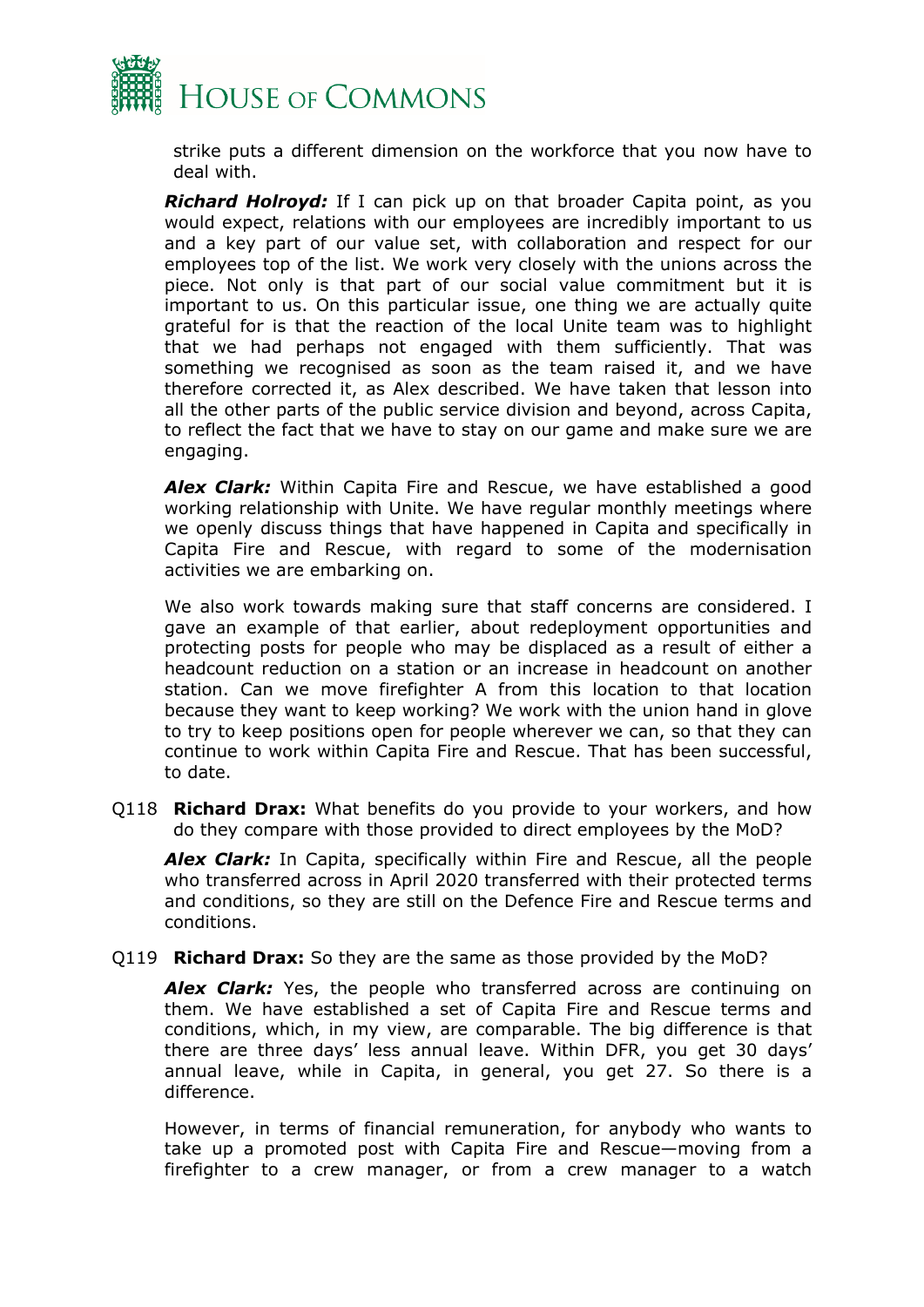

manager—and take on the additional responsibility and progress through the organisation, there is a positive differential in pay. Contrary to what we were told about what our terms and conditions offered to staff who transferred in, I am pleased to say that we have run a number of promotion opportunities lately, and we have had applicants for every position. We have had a competitive field for filling the promoted post and transferring on to Capita Fire and Rescue terms and conditions from the workforce who transferred across. That is good, from my point of view, in terms of providing development opportunities for people and establishing a newer model with the right people in the right places.

Q120 **Richard Drax:** Those who have come across from the MoD have three days' more holiday than your staff. What do you staff think of that?

*Alex Clark:* The Capita standard holiday is 27 days' holiday. That is what is within the Capita terms and conditions—

**Richard Drax:** I understand that. I asked what they think. Three days is quite a lot: it is half a week—more, if you have a five-day week, which is what the holiday is based on. That is quite a lot of days that they don't get.

*Alex Clark:* I agree, it is three days less. However, it is important to note that when people make the choice to progress and move across to the Capita Fire and Rescue terms and conditions, they make that choice in full sight of what the impact might be—and they still make that choice.

*Richard Holroyd:* And they get a financial uplift.

*Alex Clark:* They get paid more.

*Richard Holroyd:* You are financially better off on the Capita Fire and Rescue terms and conditions than on the existing MoD ones. The difference is—

Q121 **Richard Drax:** What is the difference in terms of pay, roughly? For those on a basic pay rate, what is the difference between an MoD and a Capita employee?

*Richard Holroyd:* We may not have that to hand. If Alex cannot find it straightaway, we might have to check.

*Alex Clark:* For a firefighter moving to a crew manager position, the differential in pay will be upwards of £2,000. A crew manager going on to be a watch manager: £2,500 upwards of that on promotion.

Q122 **Chair:** Is that less or more than their MoD counterpart?

*Alex Clark:* I do not have the comparative table here. I could easily send it on to you.

Q123 **Chair:** If you could advise the Committee, that would be appreciated.

*Alex Clark:* No problem at all.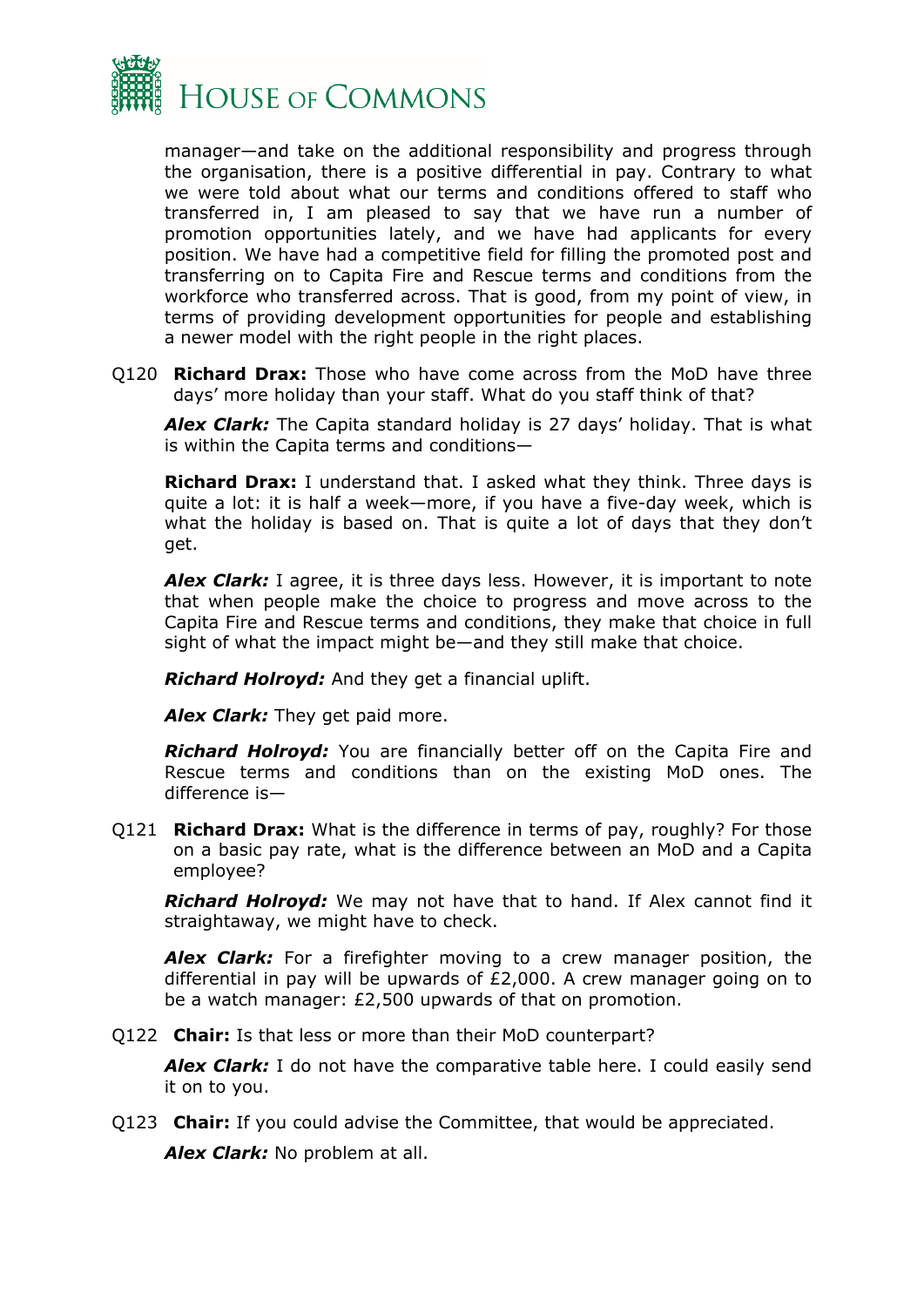

Q124 **Richard Drax:** I think that would be helpful. How do your staff respond when doing the same job as directly employed counterparts, but with different pay or conditions?

**Alex Clark:** I do not see any difference whatsoever in terms of how people respond to doing their job on a daily basis.

*Richard Holroyd:* We have just run an engagement survey. We asked every employee to fill out a survey on how they found working, not just in the Capita Fire and Rescue service, but right across the defence, fire and security sector. We had a 75% response rate from the Capita Fire and Rescue people, and it was not an issue that was raised by any of the employees—the differential, the pay or the change in terms and conditions. It would appear in terms of getting an engagement response back that it is not an issue that concerns them particularly.

Q125 **Richard Drax:** And pensions—how does that compare?

*Alex Clark:* People who transferred to Capita Fire and Rescue maintained their civil service pension scheme, so it has not impacted on their pension at all. Even when they transfer to the CFR terms and conditions, the pension scheme is protected in the civil service pension scheme. Any new start would join a Capita pension scheme.

Q126 **Richard Drax:** What age do they work to? Is it 68 or whatever it is now?

*Alex Clark:* 65. It depends, again, on what pension scheme you are on, so it will either be 60 or 65, as well as what grade you are in the service.

Q127 **Chair:** Just to take Richard's point slightly further, on the survey that you mentioned, how was it designed? Did it allow people to say, "Yes, I am quite happy that some folks are getting paid more than me because they have an MoD contract."?

*Alex Clark:* It was not as specific as that.

*Richard Holroyd:* It has a series of standard questions.

Q128 **Chair:** So it is not really about asking them if they feel okay getting paid slightly less than somebody for doing the same job.

*Richard Holroyd:* It has a set of standard questions with a space for the opportunity to make any comments on any element of working with Capita. There was not a specific—

Q129 **Chair:** Forgive me, Richard. Was there then a question about remuneration?

*Richard Holroyd:* No, there is a question in there about working for Capita—how people feel about working for Capita and the opportunity to raise any issues they have with working for Capita.

Q130 **Sarah Atherton:** On the survey again, did you ask a question about how employees feel they are treated by their military counterparts?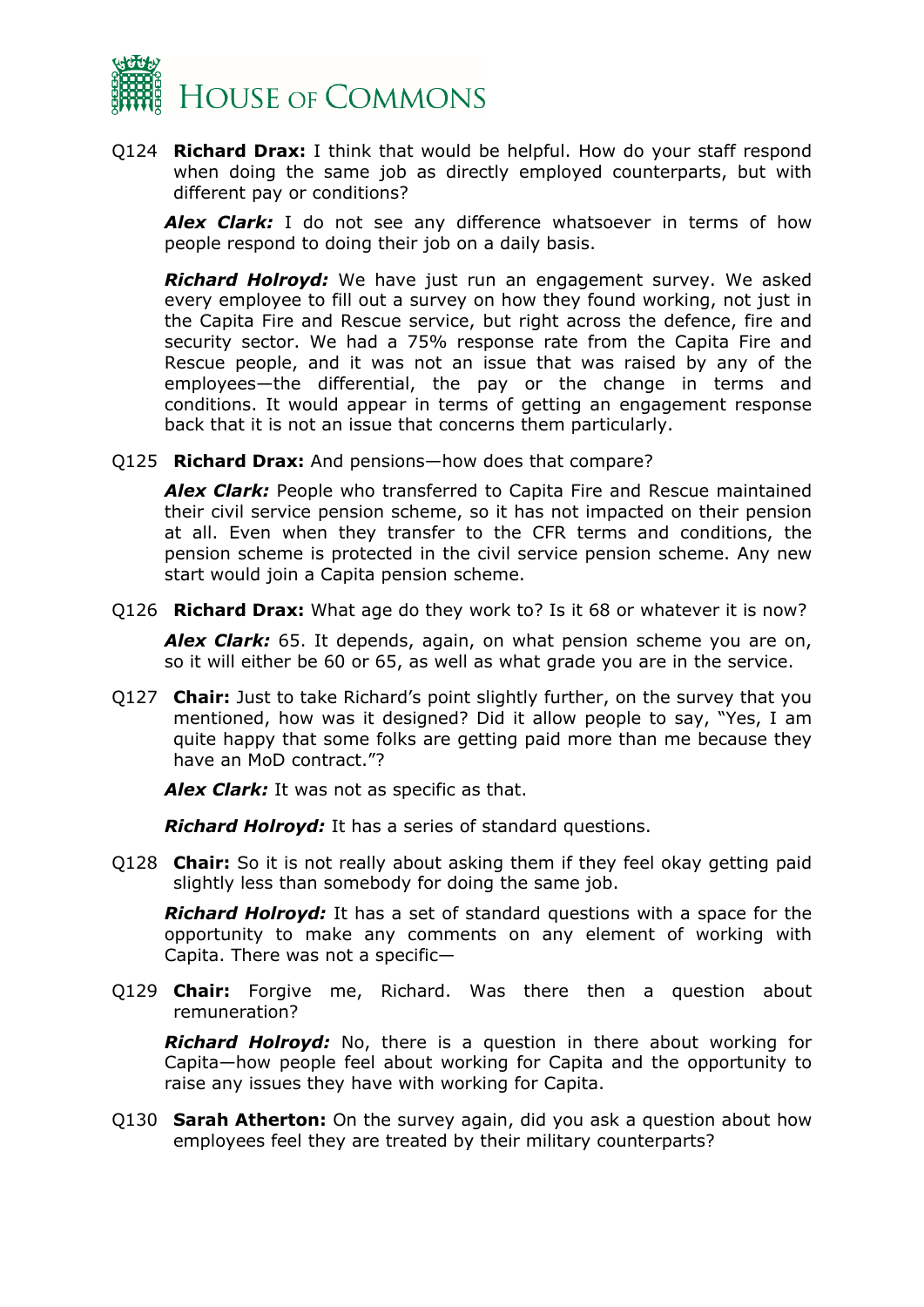

*Richard Holroyd:* We do not ask that specific question. As you can imagine, in designing this survey it is trying to be broad enough to capture all types of workforce across the Capita Public sSrvice division, and we provide a huge range of services. In terms of our relationship with defence, we have a specific set of KPIs around collaboration, and part of those KPIs on collaboration is about how people are performing and how we perform in terms of providing that service into Defence. As you would imagine, I spend a great deal of time visiting our organisations and, of course, we speak to our Royal Air Force, Army or Royal Navy colleagues all the time. One of the things I can tell you is that there is absolutely no perception of anything other than a great relationship.

Q131 **Sarah Atherton:** You have not asked your contracted workers directly, "This is what you are surmising through your KPIs".

*Richard Holroyd:* We did not ask them directly in that survey. Do we ask on a regular conversational basis? Absolutely.

Q132 **Sarah Atherton:** Why do you think the unions feel that contracted workers feel like second-class citizens?

*Richard Holroyd:* I watched the previous session. I was very interested in that point, particularly as both an ex-serviceman and now as somebody who is on the other side of the fence. I am sure there are some people who feel that. What I can reflect in the areas that I look after is that the sense of business purpose across the three areas is palpable in terms of that commitment.

In all three contracts that I look after, it is a totally integrated service. There are 500 soldiers who are integrated into the recruiting operation, working alongside their Capita colleagues on a daily basis. Mr Spellar highlighted where we are on Lossiemouth, which is a step forward in the whole force concept. In the Royal Navy training contract, it is again totally integrated with Royal Navy and Capita employees working literally side by side as colleagues, sharing all the same facilities and the delivery of lessons and training. So, from my perspective, spending a great deal of time with both my armed forces colleagues and my Capita colleagues, I do not discern any of the element referred to in that previous hearing.

*Alex Clark:* From a Capita Fire and Rescue point of view, again, I support what Richard is saying. I certainly do not see our firefighters treated as second-class citizens at all, and I do not see our firefighters feeling as if they are being treated as second-class citizens. To give you an example, a couple of months ago I was up in Faslane sitting around the table with some firefighters. We were talking about things that were going on, as you would expect, but I was really impressed with the passion of the firefighters around the table. To quote one of them, it was like, "We want to do the best we possibly can for the Commodore." So they absolutely see that linkage with Defence and delivering a great service for the Commodore in terms of protecting the base. So that break had not happened.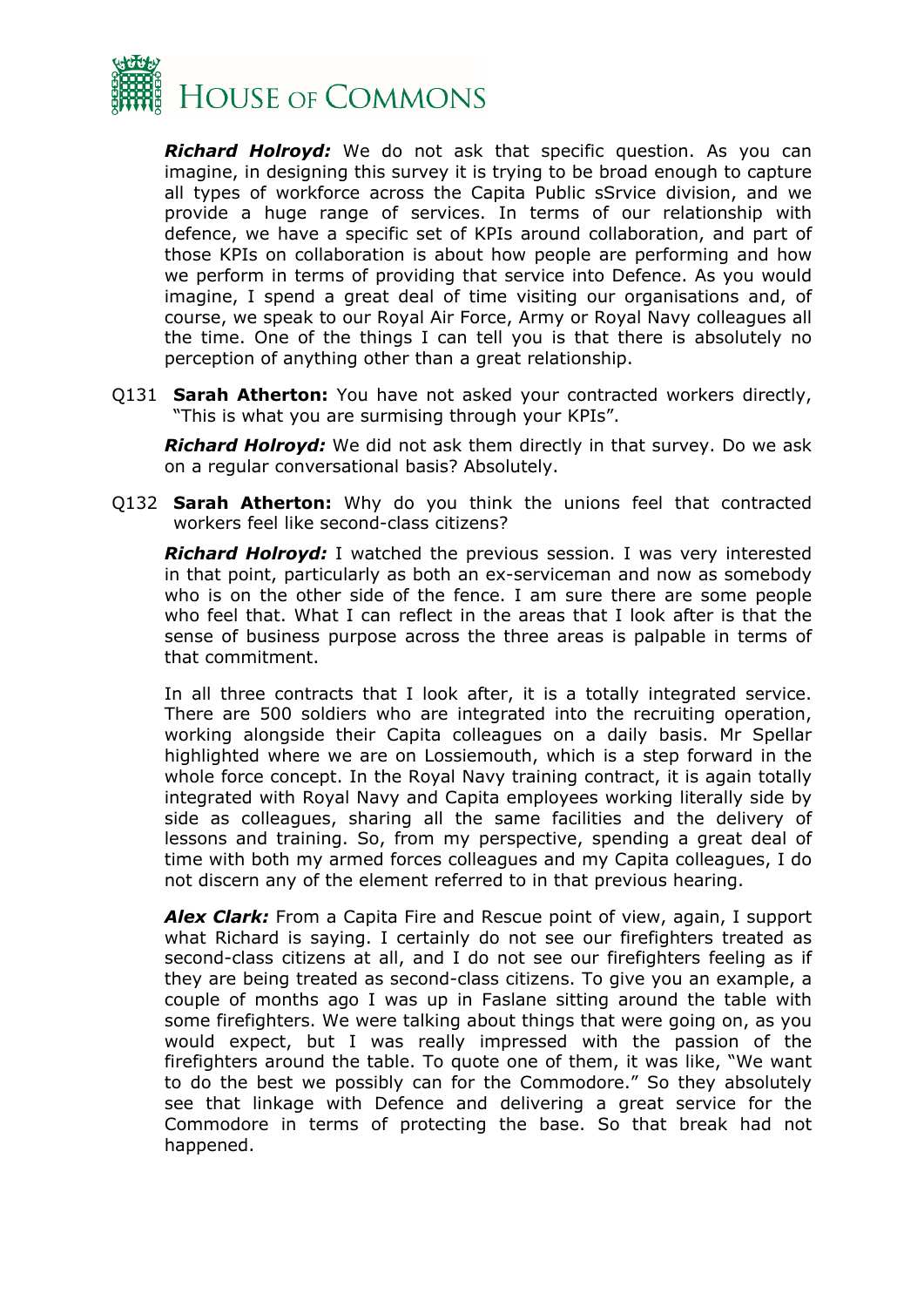

Similarly, on the other stations, just last week one of our colleagues at Middle Wallop flying station was awarded a station commander's coin in the RAF honours. One of our station managers was presented with a commendation and an award in that. So I see that the relationship is still very strong there with Defence. In Northern Cyprus, our CFR officers support charitable initiatives that happen over there and get involved in Commander British Forces activities regularly. I do not see a disconnection between Defence and them.

*Richard Holroyd:* When the current Chief of the Defence Staff was First Sea Lord and we started the new Royal Navy training contract, he gathered all the team together remotely and told them that they were one team in order to deliver. What is fantastic for us is that that is coming right from the very top of Defence. He remarked that this was the exemplar of contracts to go forward, working in that method of teamship.

Q133 **Sarah Atherton:** It would be nice to see that come bottom-up as well. Thanks for that.

*Richard Holroyd:* It absolutely would.

Q134 **Chair:** I am going to try to bring the last two questions together and bring us to a conclusion on the contribution that your company makes to the link between military establishments and communities while providing services to the MoD across these islands. Does the MoD set out expectations around job quality and engagement with the community to you as a company providing a service on its behalf?

*Richard Holroyd:* During the procurement process, we are asked to specify our social value commitments in each of those contracts, and we do that. In terms of our commitments more widely to the veteran community and the local community, through the Selborne Royal Navy training contract we have sponsored the Sea Cadets. The Sea Cadets asked us specifically to sponsor an operation in Birmingham, which we did. We work with the ex-forces and veterans networks to do the same.

In terms of local government and local authorities, we work through the heads of establishment—the heads of the bases; the military people commanding those bases—and we support through their efforts, but we as Capita do not go directly to local government through the Defence contracts.

Q135 **Chair:** Of course, there would be those who argue that outsourcing diminishes not just the social value, but the local economic value, because as we have already heard in answer to my other colleagues, there is a difference, as you mentioned—in pay, for example, and also the terms and conditions, such as less annual leave. There is clearly a direct economic consequence of outsourcing locally, and you could understand why some people do not see it as the best-case scenario for delivering a public service in such an important role.

*Alex Clark:* I would say that the people we are talking about moving on to Capita terms and conditions are receiving a higher level of pay than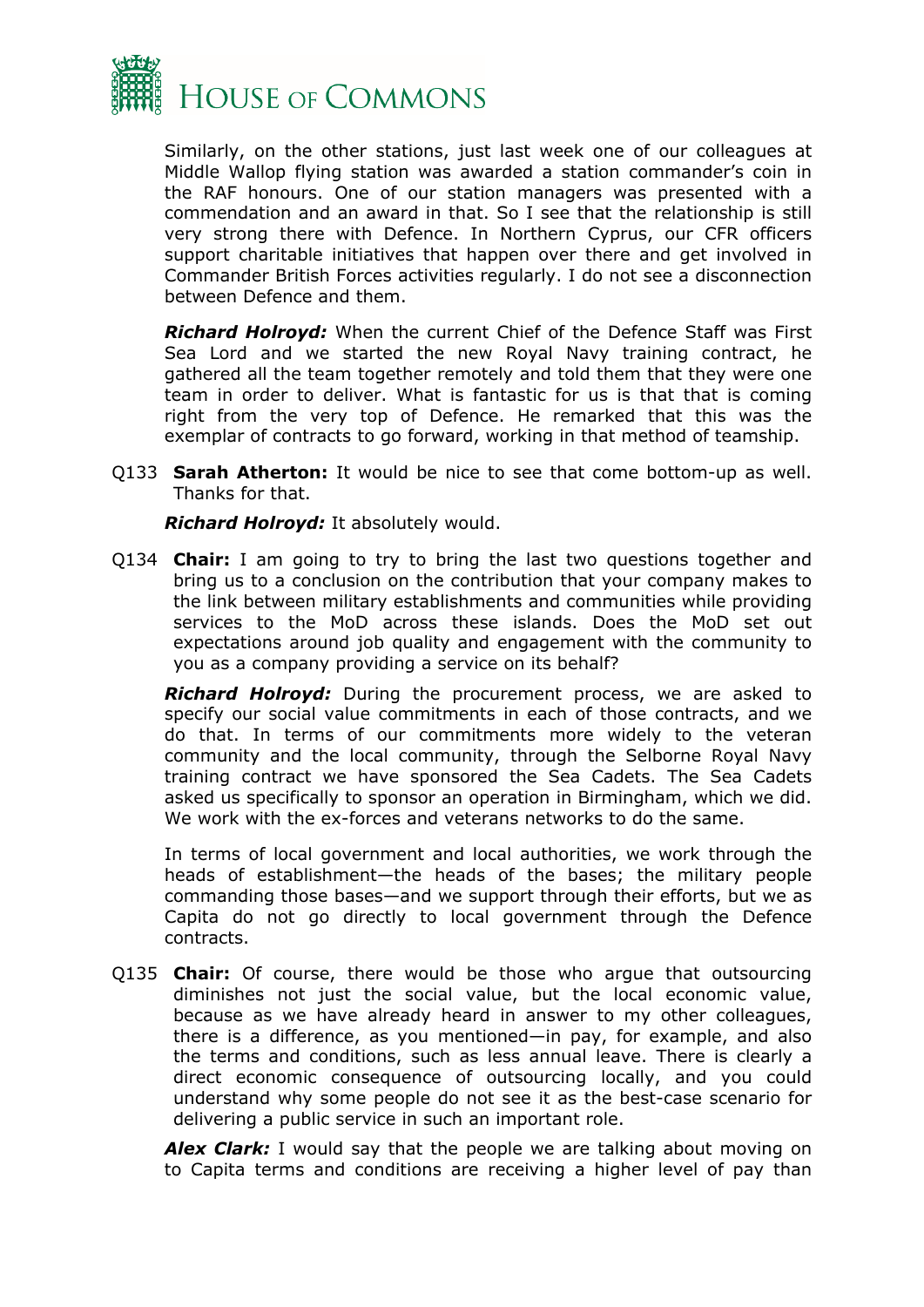

they were on previously, so there is absolutely something there. However, the recruit course that we referred to earlier was the first true off-the-street recruit course that has been run within a Defence Fire and Rescue environment for many years. They have been reliant on tapping into trained firefighters from local areas, so generally older, experienced people. We have provided opportunities for employment for young people—18-year-old people—and when it comes to adding social value in the area we are talking about in particular, in Clyde, there will be opportunities for employment for young people within the fire and rescue service as the promotions start flowing through. There are benefits to the local community and the local economy as a result of that social value element.

Q136 **Chair:** But you would agree that that is still—I think you alluded to it—on diminished terms and conditions from those who went before them, who had MoD contracts. I mean, there is no clear way out of saying that the MoD would outsource to lower the cost of delivery of that service.

*Richard Holroyd:* The intention of the terms and conditions was not to diminish them. The intention was to provide a difference, and if I may, to go from 30 days' annual leave to 27 days' annual leave but with a financial uplift.

Q137 **Chair:** A financial uplift on a yearly basis?

*Richard Holroyd:* Yes. As we described, if you move from Ministry of Defence terms and conditions and you take on promotion to Capita Fire and Rescue, the number of days' leave reduces from 30 to 27, but there is an incremental uplift in pay that is above that of the MoD equivalent. The intention is not to diminish; rather, it is to give greater flexibility to the firefighter. That is why I reflected that in doing so, we have not had—it is interesting to note that the Unite issue that we have is not around the terms and conditions of service.

Q138 **Chair:** I totally understand where you are coming from, gentlemen. That is not the only point that the Committee wants to discuss. Finally, in terms of those hours, for example, or days of annual leave and pay, if you accrue service over a number of years in a usual job—you said 27 days for annual leave, I think—if you have a longer service, I take it that your annual leave requirement then goes up.

*Alex Clark:* No, anybody who is going to go on to Capita Fire and Rescue terms and conditions in terms of continuous service will already be at the top level for that, so 27 is the top level.

Q139 **Chair:** What is the entry level?

*Alex Clark:* The entry level, I think, is 25, but again I can confirm that to you.

- Q140 **Chair:** And what would be the entry level with the old MoD contract? *Alex Clark:* I do not know that.
- Q141 **Chair:** I take it that the 30 days is at the top end.